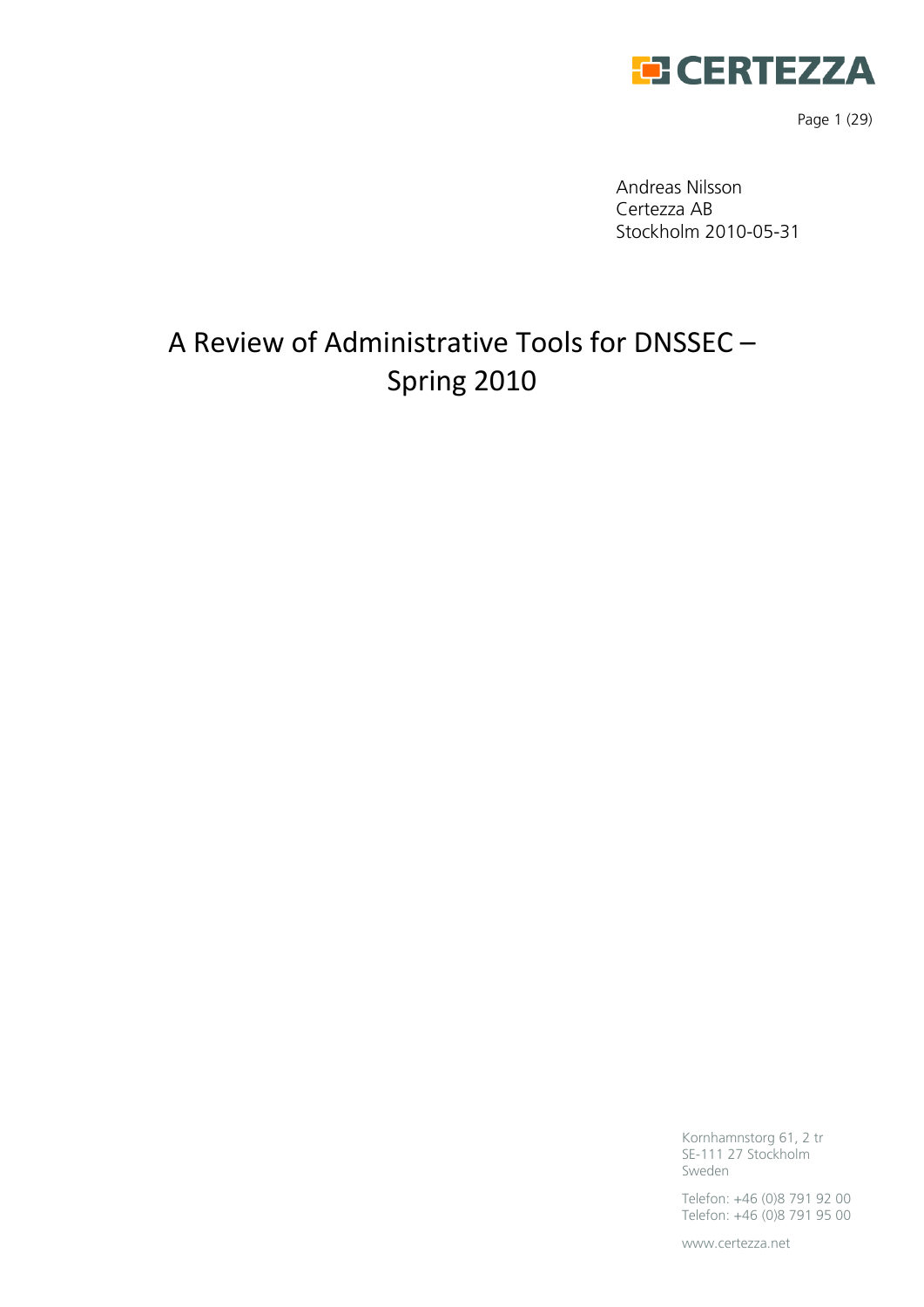

Page 2 (29)

#### **Table of Contents**

| 1.1   |  |  |
|-------|--|--|
| 1.2   |  |  |
| 1.3   |  |  |
| 1.4   |  |  |
| 2     |  |  |
| 2.1   |  |  |
| 2.2   |  |  |
| 2.3   |  |  |
| 3     |  |  |
| 3.1   |  |  |
| 3.2   |  |  |
| 4     |  |  |
| 4.1   |  |  |
| 4.2   |  |  |
| 43    |  |  |
| 4.3.1 |  |  |
| 4.3.2 |  |  |
| 4.3.3 |  |  |
| 4.3.4 |  |  |
| 4.4   |  |  |
| 4.4.1 |  |  |
| 4.4.2 |  |  |
| 4.4.3 |  |  |
| 4.4.4 |  |  |
| 4.4.5 |  |  |
| 4.4.6 |  |  |
| 4.4.7 |  |  |
| 4.4.8 |  |  |
| 4.5   |  |  |
| 4.5.1 |  |  |
| 4.5.2 |  |  |
| 4.5.3 |  |  |
| 4.5.4 |  |  |
| 4.5.5 |  |  |
| 5     |  |  |
| 5.1   |  |  |
| 5.2   |  |  |
| 6     |  |  |
| 7     |  |  |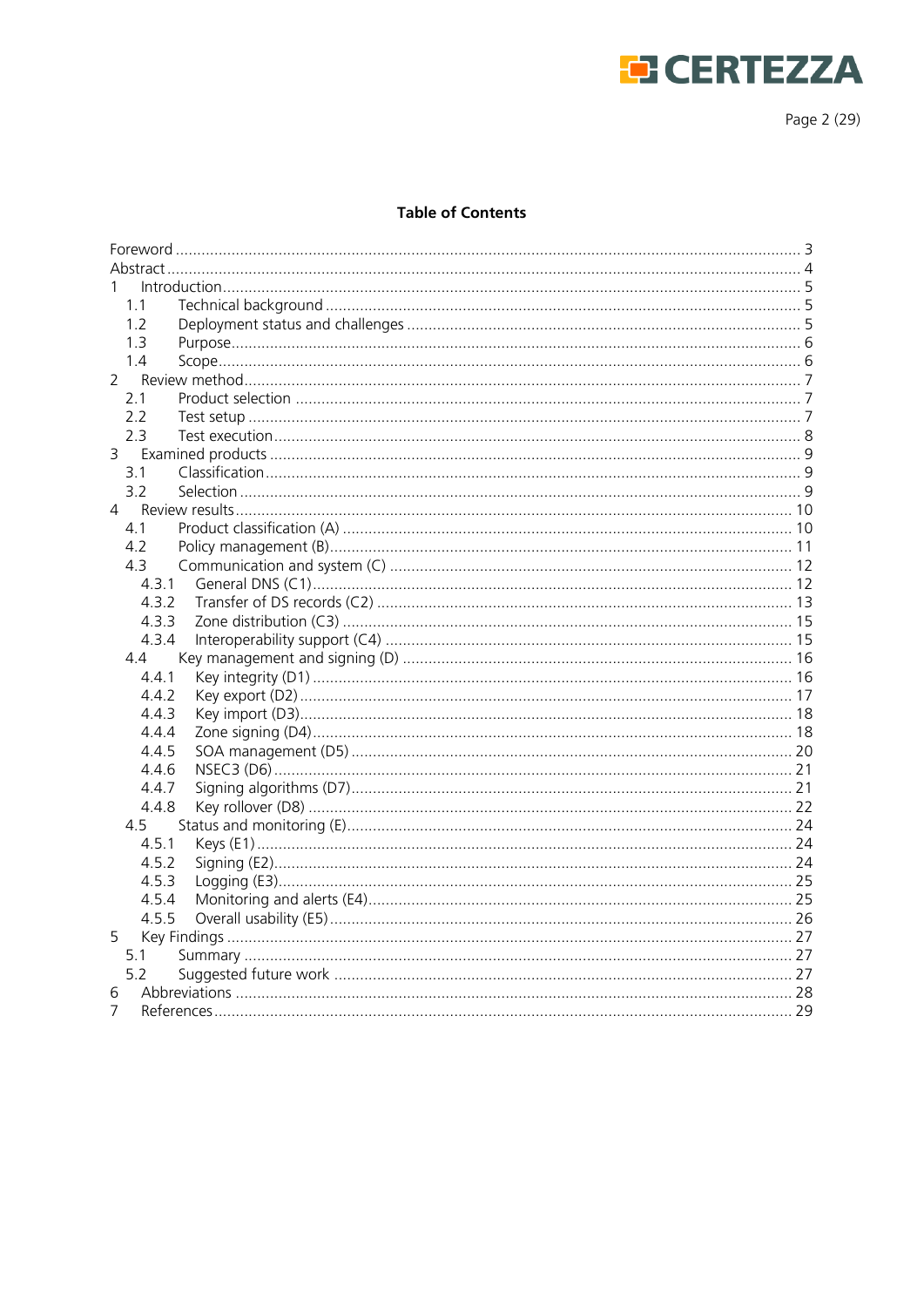

This report is protected by copyright and licensed under the Creative Commons license [Attribution-Share Alike](http://creativecommons.org/licenses/by-sa/2.5/se/)  [2.5 Sweden.](http://creativecommons.org/licenses/by-sa/2.5/se/) Sweden. The complete license text is available at;

<http://creativecommons.org/licenses/by-sa/2.5/se/>

However, the Certezza logo must be removed when creating derivative works of this document. It is protected by law and is not covered by the Creative Commons license.

## <span id="page-2-0"></span>**Foreword**

This review was performed on commission from .SE (The Internet Infrastructure Foundation), whose influence ends there and Certezza's independence is thereby intact.

The goal of the review is to show the current state of administrative tools for DNSSEC and thereby help customers in finding suitable DNS management products and to encourage providers to continue to refine their products. During the fall of 2009 a first study was conducted. We now follow up on the previous review having added three new vendors and using an updated set of review points based on current DNSSEC developments. The purpose of this product review is to facilitate the deployment of DNSSEC by defining a de facto standard for DNSSEC management tools and providing an assessment of the tools currently available.

Certezza is an independent information and IT security company offering solutions for secure IT infrastructures. Certezza has extensive experience in carrying out analyses, reviews and preliminary studies, combining a structural approach with expertise in the sector of information and IT security.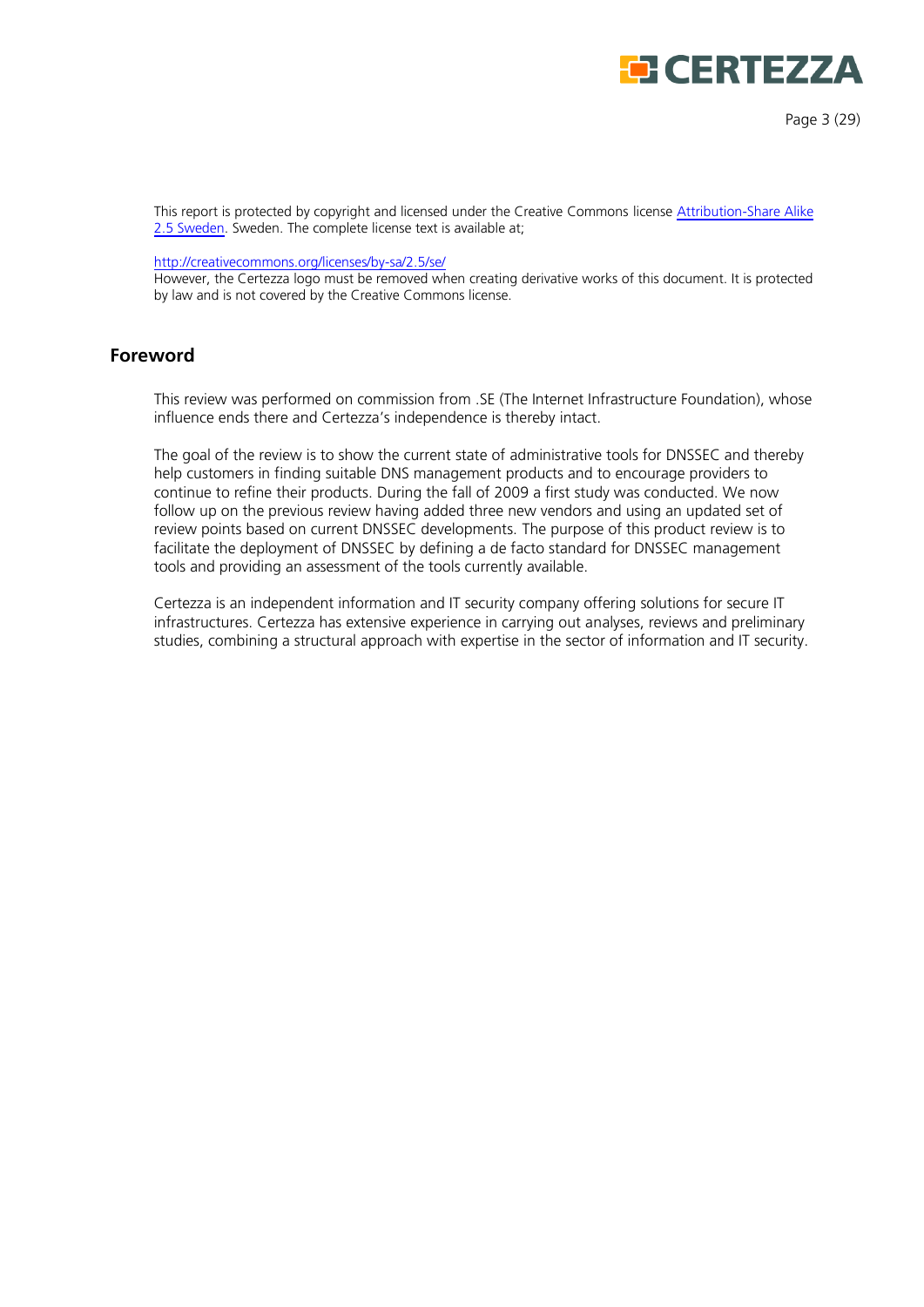

Page 4 (29)

# <span id="page-3-0"></span>**Abstract**

This report is an updated summary of the functionality of some leading DNSSEC management tools. The main focus of the original review was on pure DNSSEC functionality such as signing and key management functionality but this time overall usability has also been considered. Three new products and their corresponding vendors have been included in the review. An important part of the work has been to define an updated set of user review points. The review points now cover most necessary DNSSEC functionality and are fairly generally put in order to be useful for other similar studies.

Generally the reviewed products provide satisfactory DNSSEC functionality and there is a healthy diversion in system packaging, platform support and administration interfaces. Our impression during the previous study was that basic DNSSEC functionality was well-functioning but there were some areas such as NSEC3, usability, key integrity and key migration that needed improvement. Now several of the products have matured and we do not believe that lack of adequate management tools is the main challenge for DNSSEC deployment today.

DNSSEC is a dynamic and emerging technology and so are the management tools. The products changes continuously and it will be interesting to follow the development especially with regards to interoperability, performance and ease of use in larger deployment scenarios. It will be especially interesting to see how the products will cope with the increased DNSSEC use following the signing of the root and continuous signing of top level domains.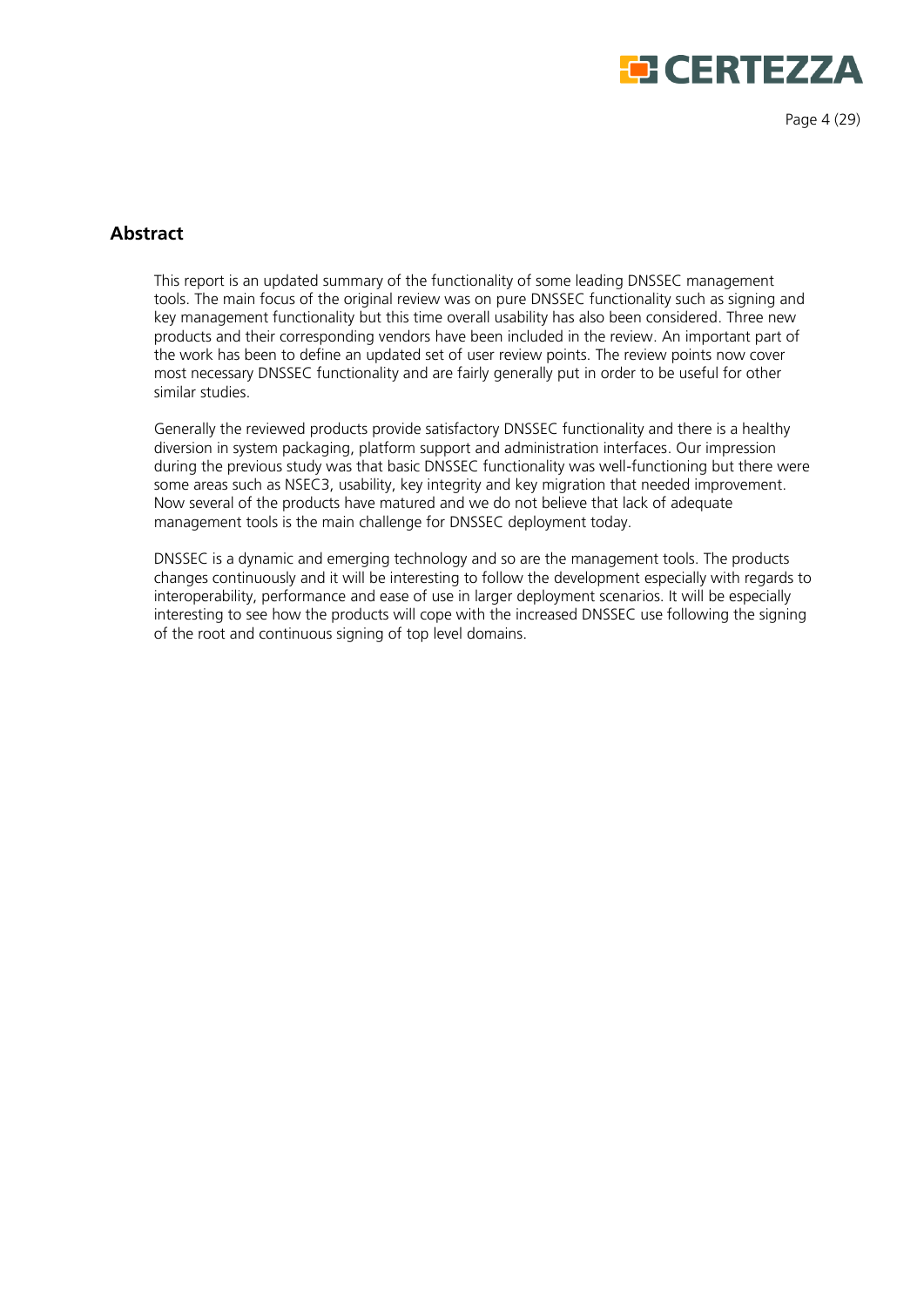# **EERTEZZA**

Page 5 (29)

# <span id="page-4-0"></span>**1 Introduction**

During the fall of 2009 Certezza conducted a first review of administrative tools for DNSSEC [1]. Since the first study was initiated a lot has changed in the DNSSEC area. The root zone is in the process of being signed which will remove one of the major obstacles for DNSSEC deployment. Many of the larger unsigned TLDs (top level domains) now have DNSSEC signing on the road map. The crucial challenge right now is to get momentum in signing second- and third-level DNS zones.

In the study a number of areas that would be interesting to follow up in a future study were identified. The areas included NSEC3 support, usability, key integrity and key migration functionality. Following the rapid development in the area the last six months we now present an updated review including re-testing of previous set of review points, increased focus on usability and inclusion of three new vendors.

## <span id="page-4-1"></span>**1.1 Technical background**

DNSSEC is an abbreviation for DNS Security Extensions. DNSSEC allows the recipient to validate the integrity of a DNS answer [2]. The idea is to provide a more secure way to resolve internet addresses to protect against DNS attacks such as cache poisoning [3]. A dependable DNS infrastructure is important for all Internet users. Two examples of use case scenarios where DNSSEC will come in useful are internet banking or communicating new passwords over e-mail.

The integrity of the DNS answers is protected by cryptographically signing the zone's DNS Resource Records (RR) constructing Resource Record Signatures (RRSIG). The public key is then provided to the resolver or application that validates the integrity of the received RR. The integrity is provided by a chain of trust starting with the public key of a TA (Trust Anchor). The TA could be the root of the DNS system or an isolated root published in a DLV (DNSSEC Look-aside Validation) record.

Two pairs of cryptographic keys are used to sign and validate the DNS records in a zone, the ZSK (Zone Signing Key) and the KSK (Key Signing Key). The zone itself is signed by the ZSK. The ZSK is signed by the KSK. The hash of the KSK is published in the parent zone as a DS (Delegation Signer) record. The public key of a parent zone is used to validate the DS record for the child's KSK. The validation process starts at the TA whose public key is obtained independent of the DNSSEC hierarchy, typically directly via the operating system.

## <span id="page-4-2"></span>**1.2 Deployment status and challenges**

One of the problems with DNSSEC is that it makes the administration of DNS more complicated. However, this can be partly mitigated by using a management tool which automatically handles the DNSSEC signing and key management. One infrastructural obstacle has been that the root zone and major TLDs has remained unsigned. This is however rapidly changing and the root zone is now in the process of being signed with scheduled finish in the end of June 2010.

In order to achieve a rapid deployment of DNSSEC, it is crucial that the DNS name server operators have access to simple and functional DNSSEC administration tools. The supply of such tools is increasing, but the knowledge among the potential customers is still relatively low. Looking back DNS initially struggled to overcome the simple use of host files. In the same fashion the advantages of DNSSEC will most certainly play out in its favour in the long run.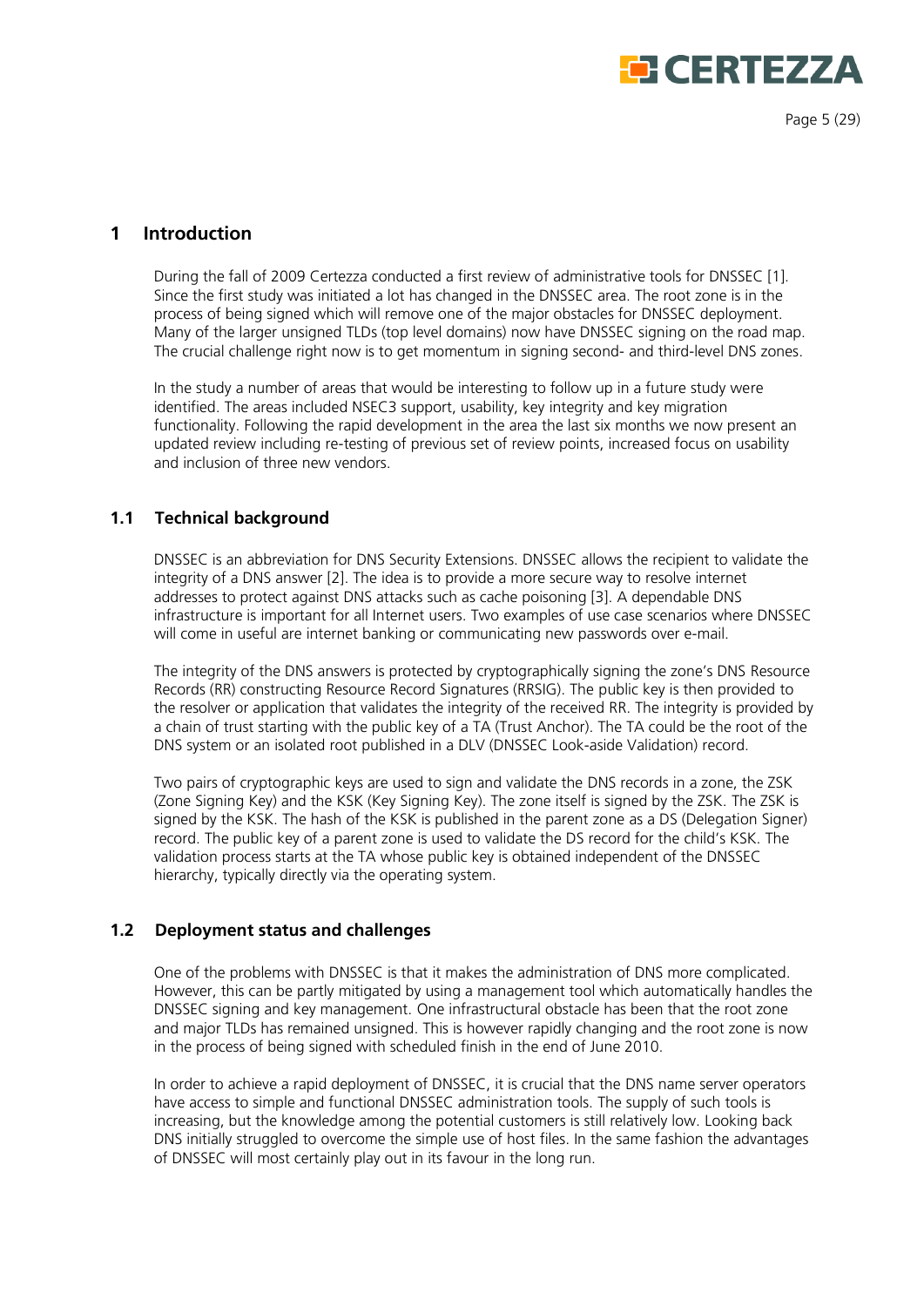

Page 6 (29)

#### <span id="page-5-0"></span>**1.3 Purpose**

The primary aim of the initial review was to assist the DNS Name Server operators in finding suitable tools for their DNSSEC administration and thereby facilitate the deployment of DNSSEC. The second goal was to establish a basic set of management features required for practical DNSSEC deployment in order to encourage providers to refine their product. This still holds true with an additional focus on overall usability now that the basic signing functionality has been verified to function properly.

The primary recipients of the project results are DNS name server operators and DNSSEC management tool providers.

#### <span id="page-5-1"></span>**1.4 Scope**

The scope of the study is limited to management tools used for DNSSEC signing and key management. Equipment and appliances which only provides validation has been left out. It should be noted that many of the evaluated products provide validation functionality even though it was not formally tested in this study.

Performance tests of zone signing have also been left out for two reasons. Firstly due to the fact that several of the reviewed tools only were available as virtual machines. Secondly even with available hardware it is hard to find a fair way of comparing performance. Many of the products in this review are software modules whose performance would depend heavily on the hardware on which they run.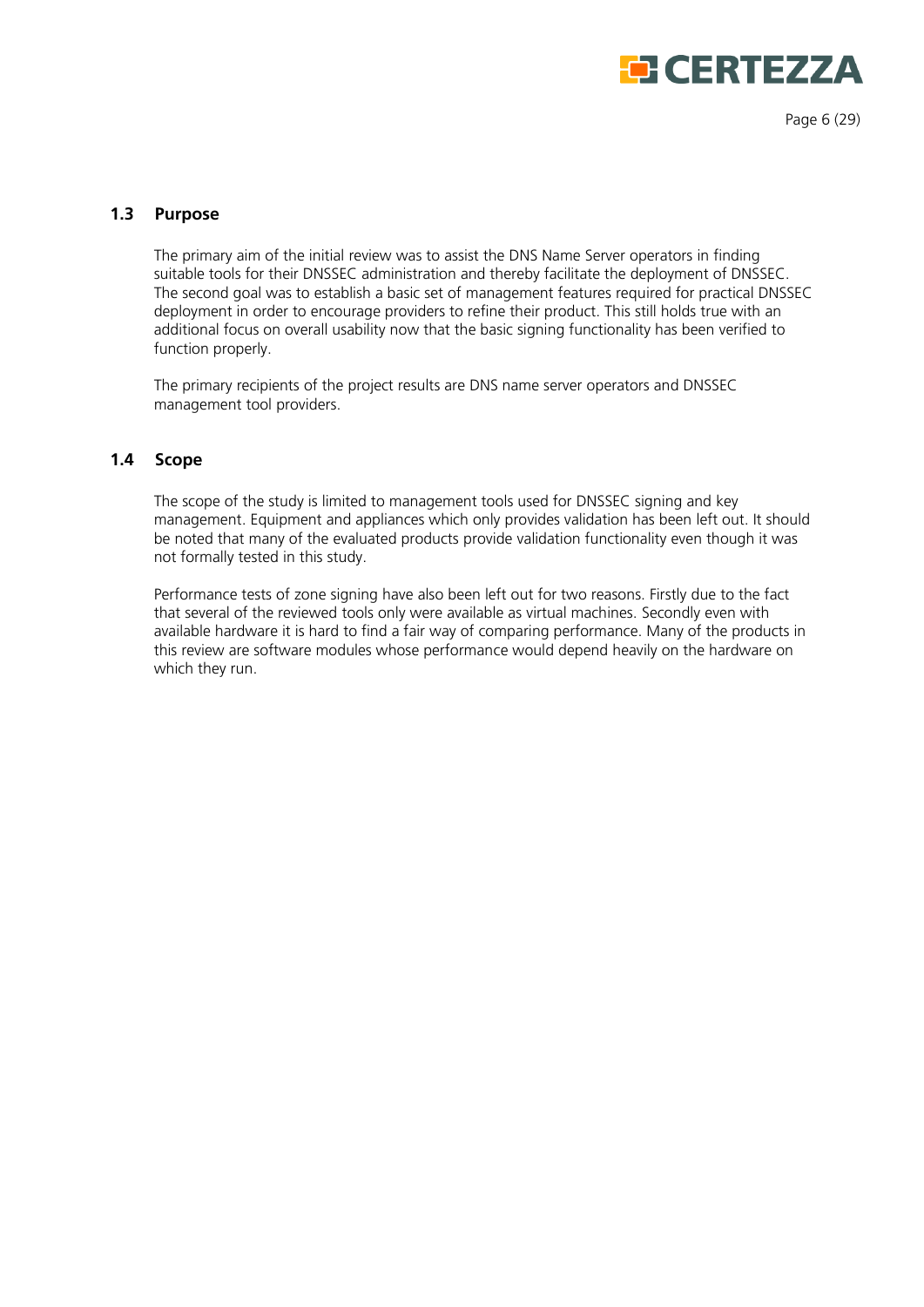

Page 7 (29)

# <span id="page-6-0"></span>**2 Review method**

# <span id="page-6-1"></span>**2.1 Product selection**

The products and corresponding vendors were chosen based on two main criteria; high deployment rate at customer sites and/or a good reputation as a reliable DNSSEC management tool. After the first review was published we received input about the product selection from vendors and the DNSSEC community. This input together with recent developments have made us include three new management products/vendors, see section 3.2.

#### <span id="page-6-2"></span>**2.2 Test setup**

The tests were performed in an isolated test lab laid out according to the following figures. The evaluated modules and appliances are marked in bold.



Figure 2.1 Test setup for the IPAM systems and DNS servers.



Figure 2.2 Test setup for DNSSEC signers used as a "signer-in-the-middle".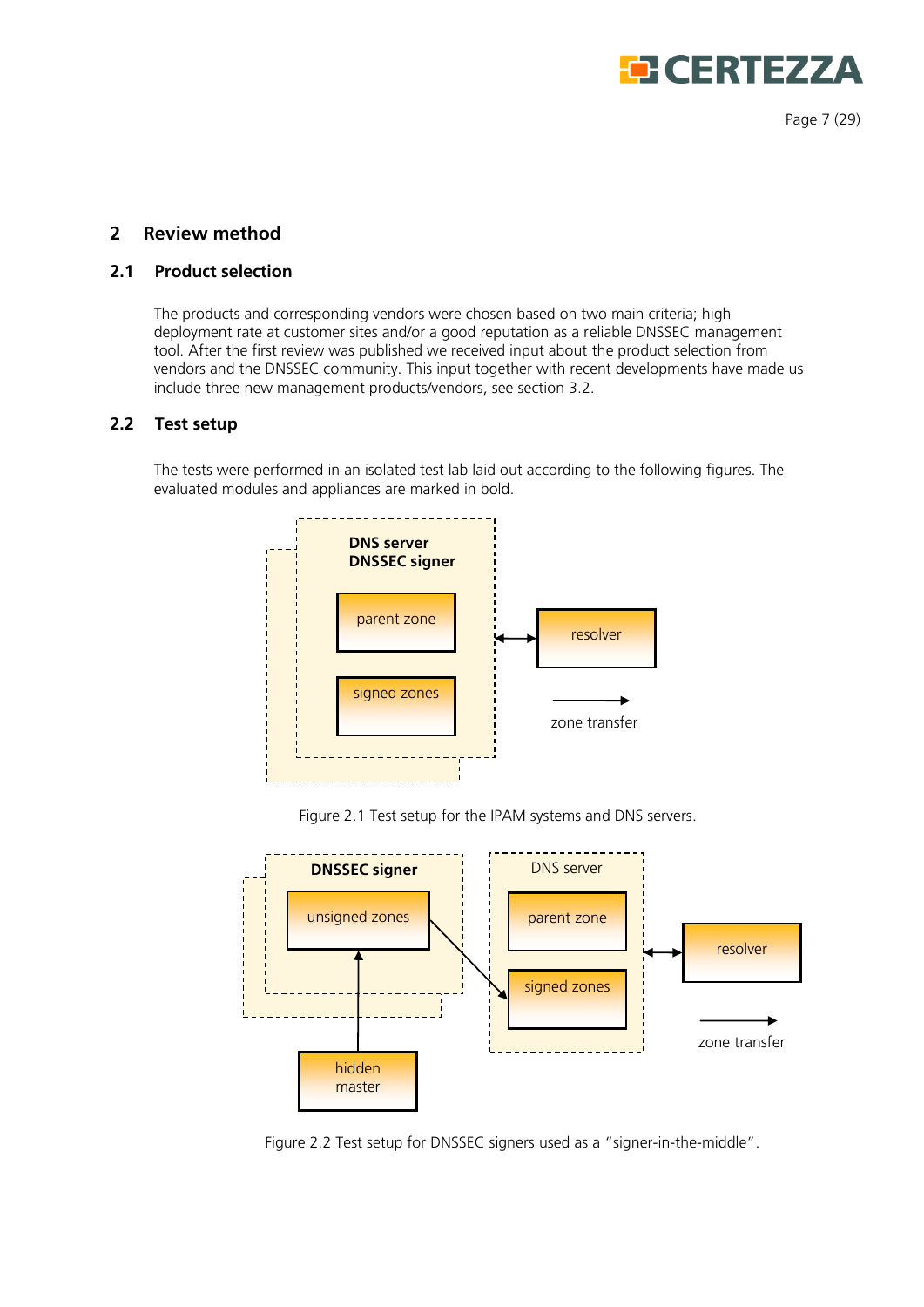

Page 8 (29)

Using these setups we created several signed zones, observe them during the key lifespan and verified SNMP communication between the tested tools and monitoring software. We also experimented with communication between child and parent zone when applicable.

It should be noted that testing the pure DNSSEC signers naturally required third party name servers to handle the incoming and outgoing zone transfers used to communicate the unsigned and signed zones.

#### <span id="page-7-0"></span>**2.3 Test execution**

The review of the products was performed in Certezza's office according to the test review points listed in chapter 4. Each of the review points was evaluated separately according to the laid out test plan. The claimed functionality for each of the tested products was verified and documented. The results were then sent to the vendors for referral and their comments have been included in the result matrices.

Note that all review points were completely re-tested so that all results are up to date with the latest versions of the reviewed products.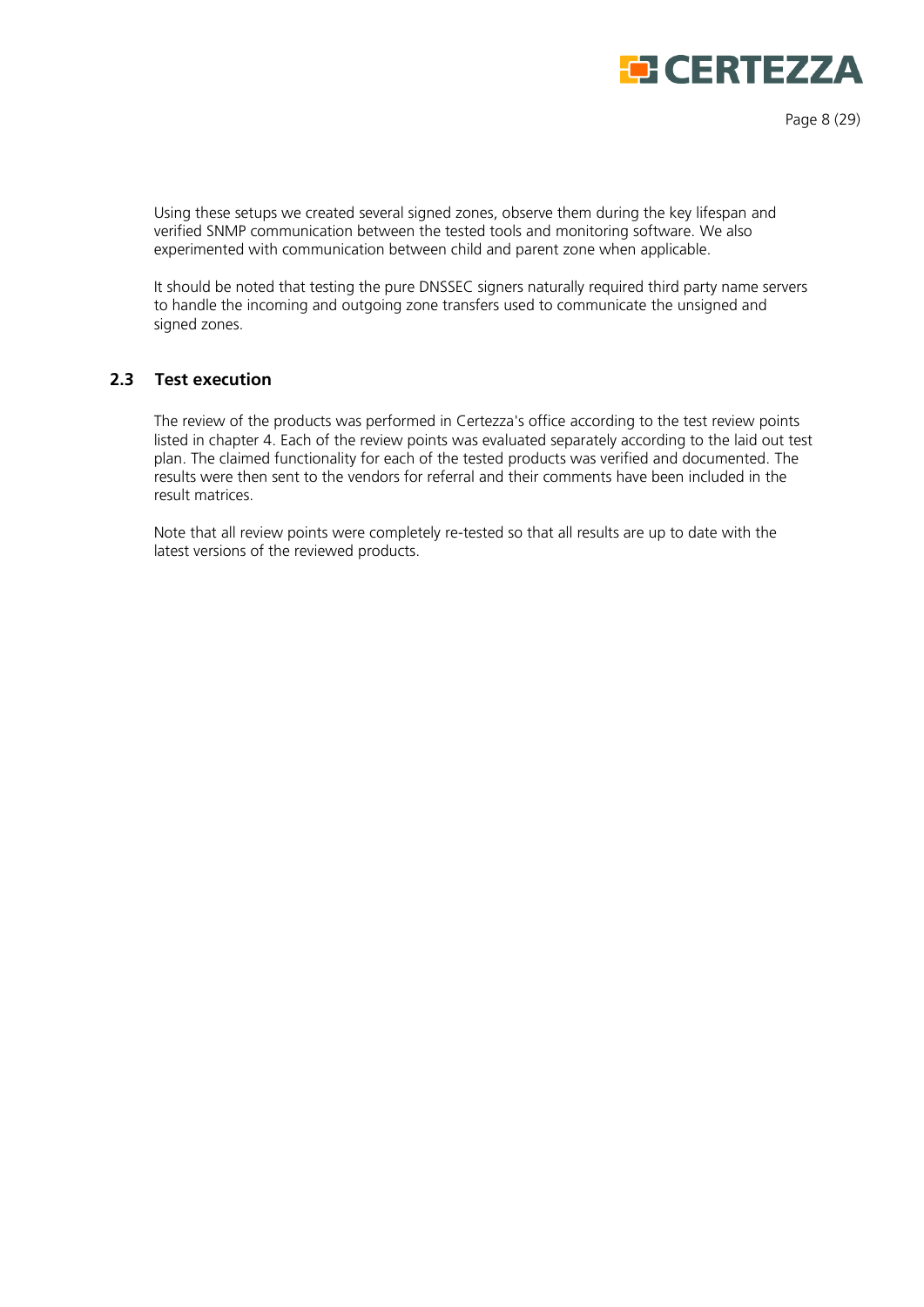

Page 9 (29)

# <span id="page-8-0"></span>**3 Examined products**

## <span id="page-8-1"></span>**3.1 Classification**

It is important to mention that even though the products perform the same basic functionality (generating keys and signing zone files) they operate in different contexts. Firstly there is a distinction between appliances and software modules. Secondly we have chosen to distinguish between three categories of system packaging; pure DNSSEC signers, DNS servers and complete IPAM systems (basically DNS and DHCP glued together).

A pure DNSSEC signer operates as a 'signer-in-the-middle' and sits between a hidden master and the ordinary name server. The zone is imported from the hidden master, signed and then the external name server is notified that the zone is ready to be transferred. IPAM systems and DNS servers integrate this process since they handle the zone files directly.

# <span id="page-8-2"></span>**3.2 Selection**

The products were chosen according to the selection criteria in section 2.1 and the products listed in the table below were examined. Input on the first review from vendors and the DNSSEC community together with recent product developments made us include three new management products/vendors, namely ISC BIND, OpenDNSSEC and Xelerance DNSX Secure Signer.

| Vendor                  | <b>Product version reviewed</b> |
|-------------------------|---------------------------------|
| <b>BlueCat Networks</b> | Proteus 3.0.2.19                |
| <b>Infoblox</b>         | Infoblox 5.0                    |
| <b>InfoWeapons</b>      | SolidDNS 4.0                    |
| <b>ISC</b>              | <b>BIND 9.7</b>                 |
| Microsoft               | Windows 2008 R2 (6.1)           |
| OpenDNSSEC              | OpenDNSSEC 1.1                  |
| Secure64 Software       | DNS Signer 3.1                  |
| Xelerance               | <b>DNSX Secure Signer 1.1</b>   |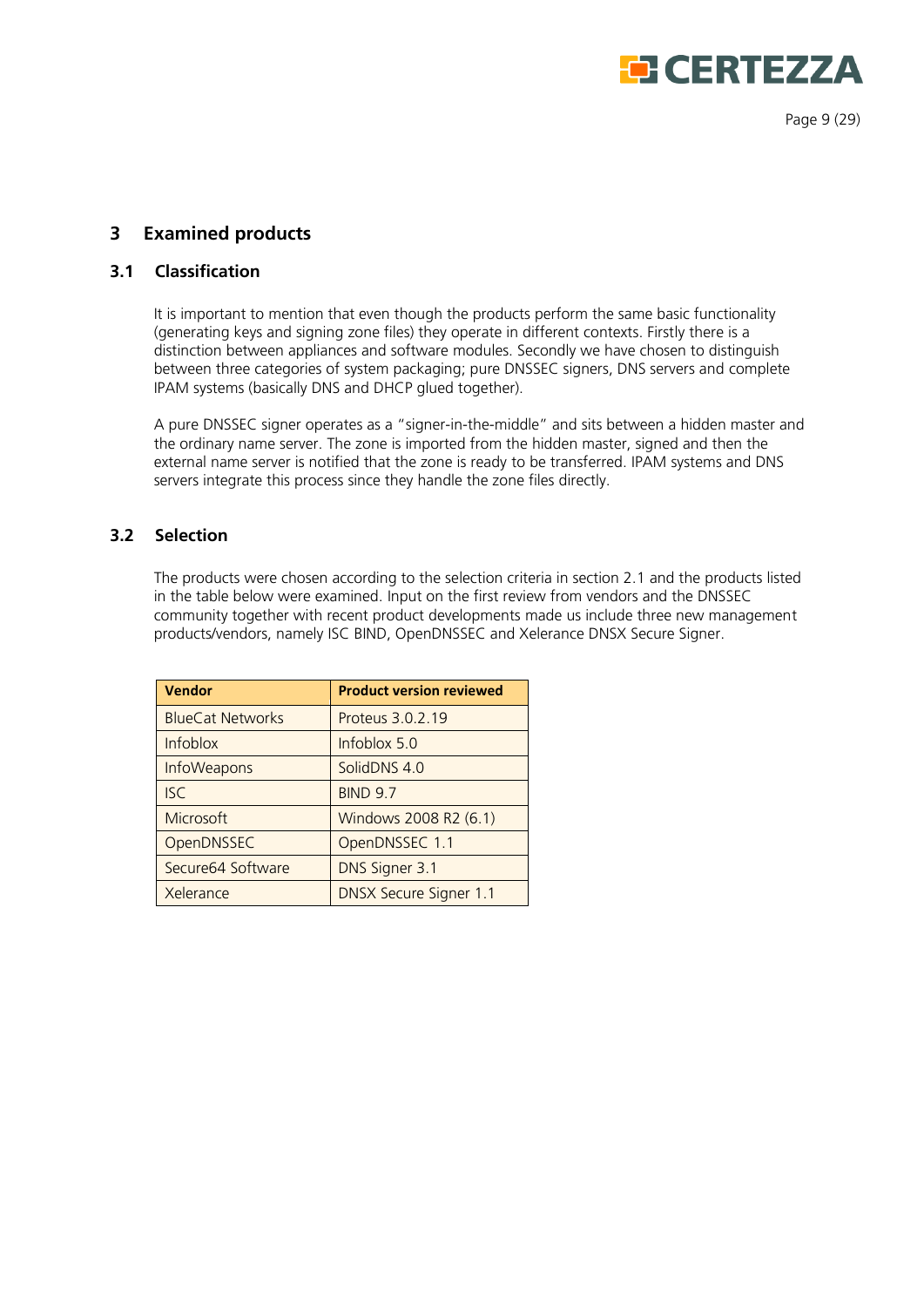

Page 10 (29)

# <span id="page-9-0"></span>**4 Review results**

This section lists the test reviews points and the corresponding vendor support. Direct findings by the test team are provided in the middle column and vendor comments are included in the right column.

The original review point selection was based on previous work by Joakim Åhlund and Alexander Lindqvist [4]. As part of this test round the review point set was updated and re-structured based on input from the DNSSEC community and relevant events such as the planned signing of the root zone. For instance a new section about product classification has been added and no testing involving DLV (isolated trust anchors) has been conducted since it is hardly relevant anymore.

We are not recommending one vendor (or setup type for that matter) over another but simply trying to evaluate how well the respective products implement DNSSEC functionality.

## <span id="page-9-1"></span>**4.1 Product classification (A)**

**Comment:** To correctly assess the functionality of the different products it is useful to know their scope and intended environment.

| <b>Product</b>       | <b>Findings by the test team</b>    | <b>Vendor comments</b>                           |
|----------------------|-------------------------------------|--------------------------------------------------|
| <b>BlueCat</b>       | Hardware appliance                  | BlueCat provides both hardware and virtual       |
|                      |                                     | versions of our IPAM and DNS appliances.         |
| <b>Infoblox</b>      | Hardware appliance                  | Purpose built hardware with locked down OS.      |
| <b>InfoWeapons</b>   | Hardware appliance                  | SolidDNS is also available as a Sofpliance (ISO) |
|                      |                                     | which can be installed on most standard server   |
|                      |                                     | hardware platforms, or run as a virtual machine. |
| <b>ISC (BIND)</b>    | Software module (open source)       |                                                  |
| <b>Microsoft</b>     | Software extension to Microsoft DNS |                                                  |
|                      | server.                             |                                                  |
| <b>OpenDNSSEC</b>    | Software module (open source)       | <b>BSD</b> license                               |
| Secure <sub>64</sub> | Hardware appliance                  | Our software runs only on the HP Integrity       |
|                      |                                     | platform.                                        |
| <b>Xelerance</b>     | Hardware appliance                  |                                                  |

A1.1 – Type of product; hardware appliance or software module?

A1.2 – System packaging; together with an IPAM system, a DNS Server or as a pure DNS Signer?

| <b>Product</b>       | <b>Findings by the test team</b>                                                    | <b>Vendor comments</b>                                                     |
|----------------------|-------------------------------------------------------------------------------------|----------------------------------------------------------------------------|
| <b>BlueCat</b>       | <b>IPAM</b> system                                                                  |                                                                            |
| <b>Infoblox</b>      | <b>IPAM</b> system                                                                  |                                                                            |
| <b>InfoWeapons</b>   | <b>DNS</b> server                                                                   | SolidDNS can be integrated with a third party<br>IPAM system via API.      |
| <b>ISC (BIND)</b>    | <b>DNS Server</b>                                                                   |                                                                            |
| <b>Microsoft</b>     | <b>DNS Server</b>                                                                   |                                                                            |
| <b>OpenDNSSEC</b>    | DNS signer, depends on a third party<br>name server for outgoing zone<br>transfers. | You need a name server in order to load and<br>serve the signed zone file. |
| Secure <sub>64</sub> | DNS Signer with accompanying DNS<br>Server (Secure 64 DNS Authority)                |                                                                            |
| <b>Xelerance</b>     | <b>DNS</b> signer                                                                   |                                                                            |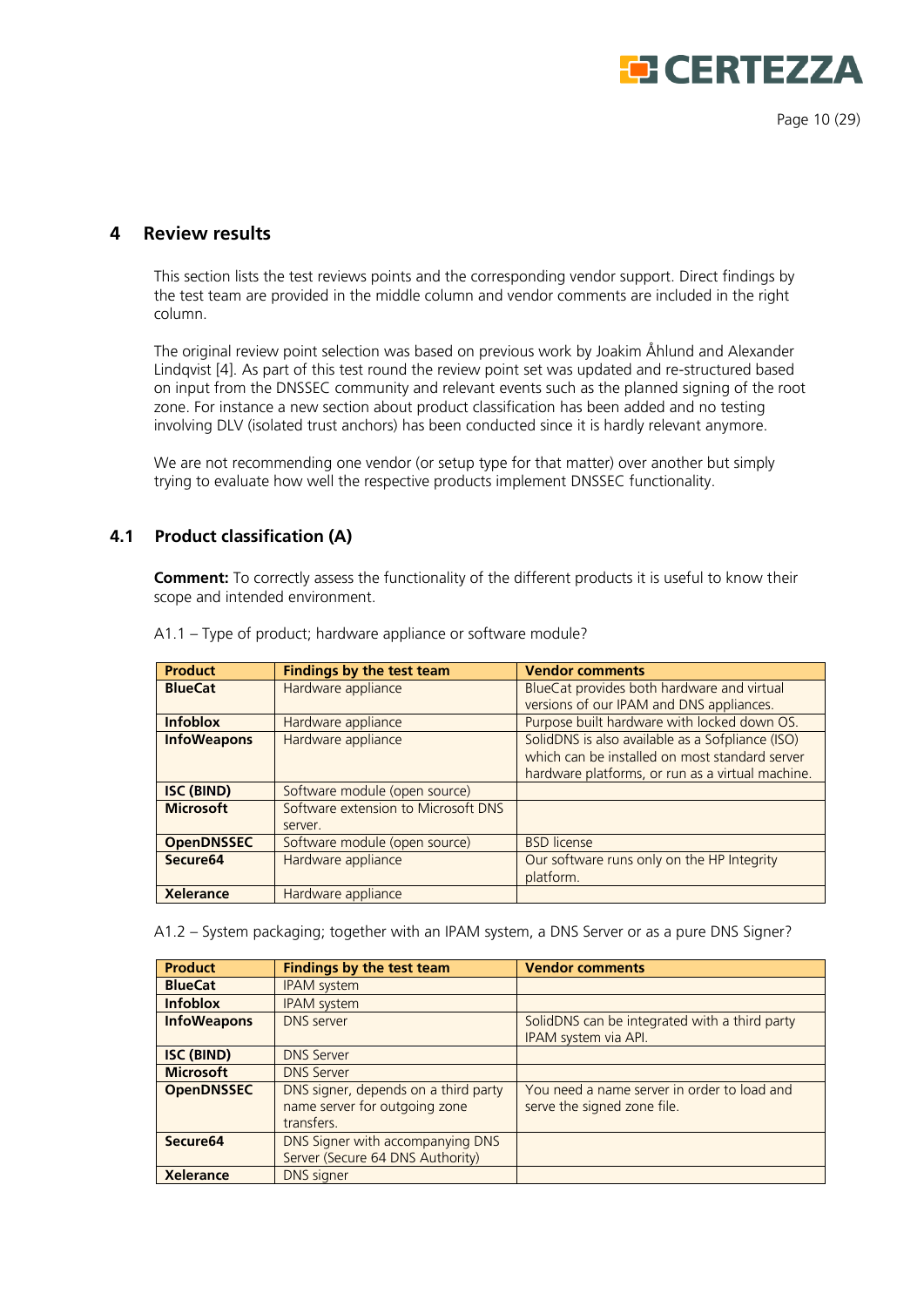

Page 11 (29)

A1.3 – Supported administration interfaces; GUI, CLI, API

| <b>Product</b>     | <b>Findings by the test team</b> | <b>Vendor comments</b>                                           |
|--------------------|----------------------------------|------------------------------------------------------------------|
| <b>BlueCat</b>     | Web GUI, CLI                     |                                                                  |
| <b>Infoblox</b>    | Web GUI, Serial CLI, Perl API    |                                                                  |
| <b>InfoWeapons</b> | Web GUI, CLI, serial console     | SolidDNS also has an API for third party systems<br>integration. |
| <b>ISC (BIND)</b>  | CLI, text-based configuration.   |                                                                  |
| <b>Microsoft</b>   | <b>CLI</b>                       |                                                                  |
| <b>OpenDNSSEC</b>  | CLI, text-based configuration.   |                                                                  |
| Secure64           | <b>SSH</b>                       |                                                                  |
| <b>Xelerance</b>   | Web GUI, SSH                     | and JSON interface                                               |

#### <span id="page-10-0"></span>**4.2 Policy management (B)**

B1 - Is it possible to select different life spans for different zones and zone records?

**Comment:** An organisation with domains having different security requirements needs to be able to set different keys and signing policies for zones and zone records depending on the security level.

| <b>Product</b>       | <b>Findings by the test team</b>                                                   | <b>Vendor comments</b> |
|----------------------|------------------------------------------------------------------------------------|------------------------|
| <b>BlueCat</b>       | Different life spans for zones but not<br>for different records.                   |                        |
| <b>Infoblox</b>      | Different life spans for zones but not<br>for different records.                   |                        |
| <b>InfoWeapons</b>   | Different life spans for zones but not<br>for different records.                   |                        |
| <b>ISC (BIND)</b>    | Different life spans for zones and for<br>different records (via partial signing). |                        |
| <b>Microsoft</b>     | Different life spans for zones but not<br>for different records.*                  |                        |
| <b>OpenDNSSEC</b>    | Different life spans for zones but not<br>for different records.                   |                        |
| Secure <sub>64</sub> | Different life spans for zones but not<br>for different records.                   |                        |
| <b>Xelerance</b>     | Different life spans for zones but not<br>for different records.                   |                        |

\* No policy management, the entire key generation process is performed manually.

#### B2 – Key lifespan

**Comment:** Can different life spans be selected for the KSK and ZSK?

| <b>Product</b>       | <b>Findings by the test team</b> | <b>Vendor comments</b> |
|----------------------|----------------------------------|------------------------|
| <b>BlueCat</b>       | Yes                              |                        |
| <b>Infoblox</b>      | Yes                              |                        |
| <b>InfoWeapons</b>   | Yes                              |                        |
| <b>ISC (BIND)</b>    | Yes                              |                        |
| <b>Microsoft</b>     | Yes                              |                        |
| <b>OpenDNSSEC</b>    | Yes                              |                        |
| Secure <sub>64</sub> | Yes                              |                        |
| <b>Xelerance</b>     | Yes                              |                        |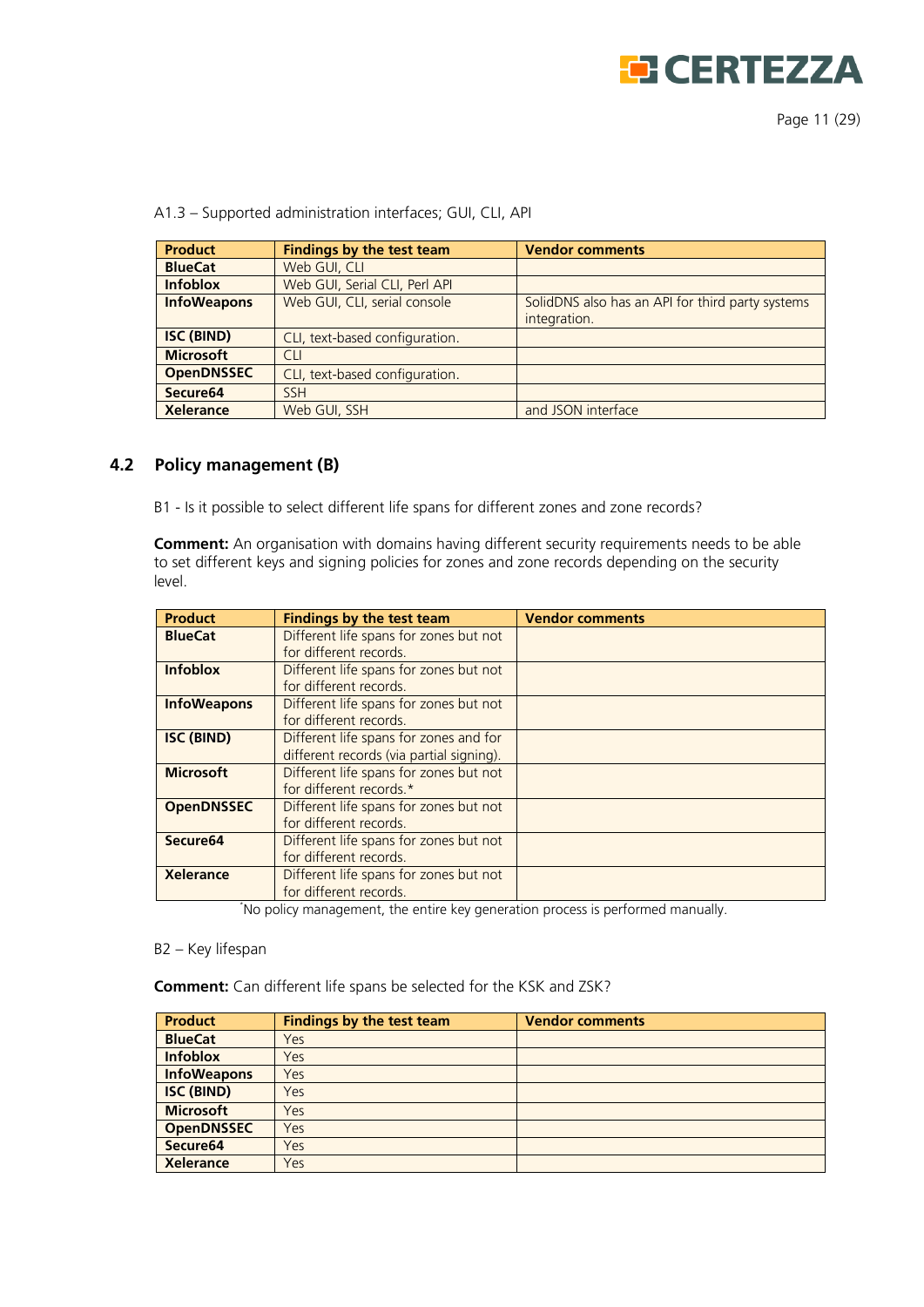

Page 12 (29)

# <span id="page-11-0"></span>**4.3 Communication and system (C)**

#### <span id="page-11-1"></span>**4.3.1 General DNS (C1)**

C1.1 - Does the DNSSEC implementation support RFC5011?

**Comment:** The standard protocol used to transfer the public KSK to resolvers is called RFC5011 [5]. If RFC5011 is not supported the public KSK must be distributed manually. This is only a minor issue if the root is signed, but might cause troubles if the TLD is not signed.

| <b>Product</b>     | <b>Findings by the test team</b> | <b>Vendor comments</b>                                                                                                                                                                                          |
|--------------------|----------------------------------|-----------------------------------------------------------------------------------------------------------------------------------------------------------------------------------------------------------------|
| <b>BlueCat</b>     | <b>No</b>                        | BlueCat currently uses BIND 9.6.1-P3. This<br>feature is implemented in BIND 9.7 ALPHA.<br>BlueCat will investigate supporting this feature<br>when BIND 9.7 is released publicly by ISC for<br>production use. |
| <b>Infoblox</b>    | No information                   | The technique used for KSK rollover would allow<br>an RFC5011-compliant resolver to track<br>changes.                                                                                                           |
| <b>InfoWeapons</b> | No information                   | RFC 5011 will be supported as a software<br>update to SolidDNS 4.1.                                                                                                                                             |
| <b>ISC (BIND)</b>  | Yes                              |                                                                                                                                                                                                                 |
| <b>Microsoft</b>   | <b>No</b>                        | The server does not follow RFC5011.                                                                                                                                                                             |
| <b>OpenDNSSEC</b>  | <b>No</b>                        |                                                                                                                                                                                                                 |
| Secure64           | Yes                              | Yes we do revoke according to RFC5011.                                                                                                                                                                          |
| <b>Xelerance</b>   | <b>No</b>                        | DNSX currently does not set the revoke bit as<br>per RFC 5011.                                                                                                                                                  |

#### C1.2 - Which DNS system does the software use?

| <b>Product</b>       | <b>Findings by the test team</b> | <b>Vendor comments</b>                           |
|----------------------|----------------------------------|--------------------------------------------------|
| <b>BlueCat</b>       | <b>BIND</b>                      |                                                  |
| <b>Infoblox</b>      | <b>BIND</b>                      |                                                  |
| <b>InfoWeapons</b>   | <b>BIND</b>                      | BIND 9.7.0p1 (as of SolidDNS 4.1.4)              |
| <b>ISC (BIND)</b>    | <b>BIND</b>                      |                                                  |
| <b>Microsoft</b>     | <b>Windows DNS</b>               |                                                  |
| <b>OpenDNSSEC</b>    | Any third party name server.     |                                                  |
| Secure <sub>64</sub> | Modified version of NSD.         | Secure was initially based on NSD, but has been  |
|                      |                                  | modified significantly since the initial branch. |
| <b>Xelerance</b>     | <b>NSD</b>                       | DNSX uses NSD and BIND 9.                        |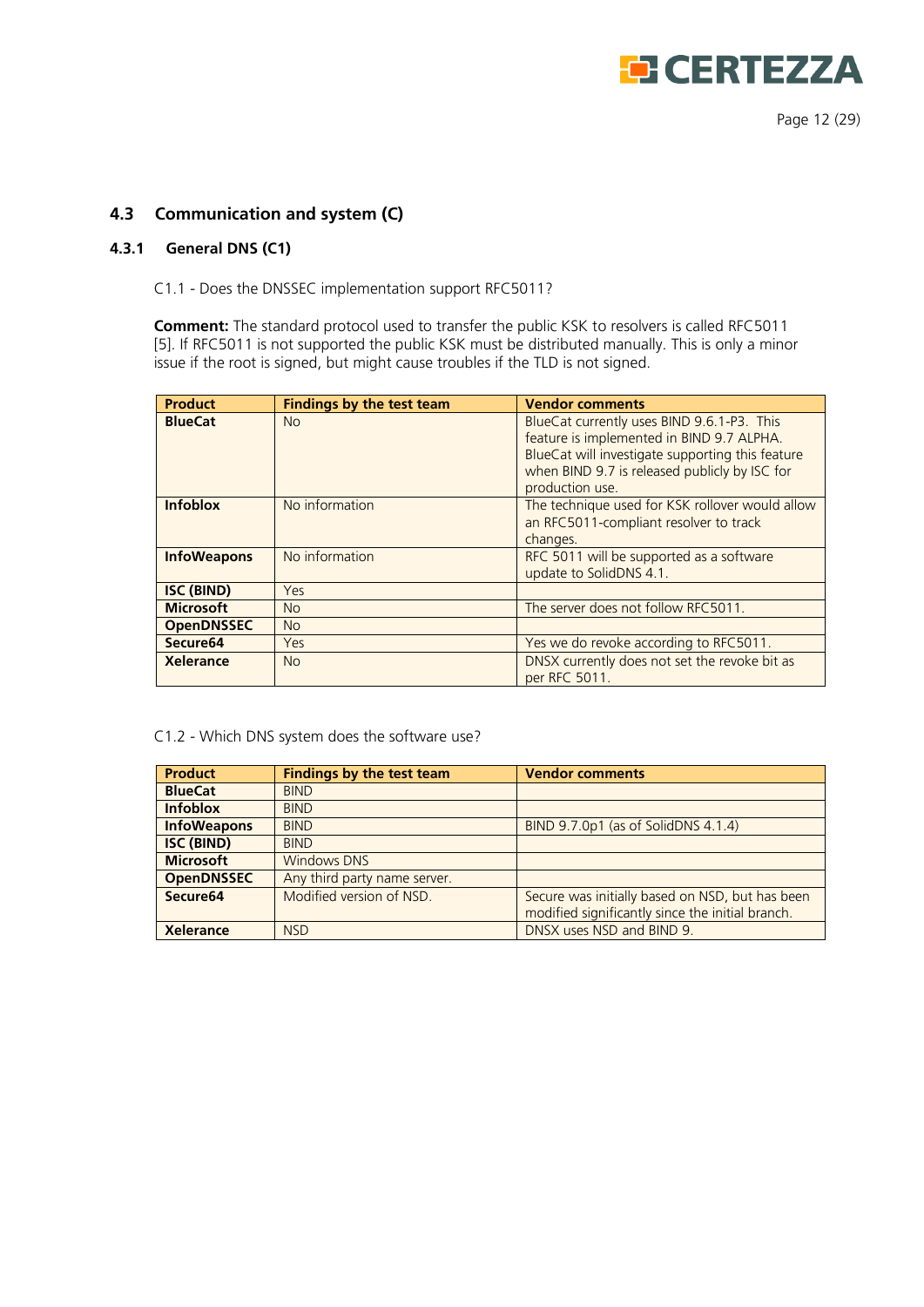

C1.3 - Is there a backup feature, and if so does the backup include encryption keys?

**Comment:** Backup features facilitate recovery after a system crash. It is particularly important that copies are made of the ZSK, the KSK and the zone files.

| <b>Product</b>       | <b>Findings by the test team</b>                                                                                                                     | <b>Vendor comments</b>                                                                                                                                                                                                                         |
|----------------------|------------------------------------------------------------------------------------------------------------------------------------------------------|------------------------------------------------------------------------------------------------------------------------------------------------------------------------------------------------------------------------------------------------|
| <b>BlueCat</b>       | Yes                                                                                                                                                  | All keys are stored within the Proteus database<br>and are contained within database backups.<br>Database backups can be scheduled and copied<br>off the system for safe keeping.                                                              |
| <b>Infoblox</b>      | Yes                                                                                                                                                  | Yes, encrypted as part of the database backup.<br>The Infoblox Grid technique provides several<br>redundancy mechanisms to prevent systems<br>crashes, both at hardware and software level.<br>This provides non-stop management capabilities. |
| <b>InfoWeapons</b>   | Yes                                                                                                                                                  |                                                                                                                                                                                                                                                |
| <b>ISC (BIND)</b>    | Manual backup                                                                                                                                        | Backup falls outside the scope of BIND. It may<br>be worth noting that the PKCS#11 HSM support<br>adds some data security by storing keys offline,<br>though.                                                                                  |
| <b>Microsoft</b>     | A key backup can be made from the<br>server's certificate store.                                                                                     |                                                                                                                                                                                                                                                |
| <b>OpenDNSSEC</b>    | Keys are stored in an HSM or<br>SoftHSM. SoftHSM PKCS#11 key<br>tokens can be backed up. Manual<br>backup can be done of the<br>configuration files. | Backup of the keys are done using the routines<br>from the HSM vendor.                                                                                                                                                                         |
| Secure <sub>64</sub> | Yes                                                                                                                                                  | Keys are never stored in the clear. During a<br>backup, the private keys are encrypted using the<br>TPM chip in the backup signer, so that only the<br>backup signer can restore the keys.                                                     |
| <b>Xelerance</b>     | Backup on file, if backed up<br>encryption keys are protected with<br>GPG.                                                                           | If using an HSM, there is a backup protected<br>with an HSM master key.                                                                                                                                                                        |

#### <span id="page-12-0"></span>**4.3.2 Transfer of DS records (C2)**

**Comment:** The issue of transferring the public key hash DS from child to parent is important for TLDs, registrars or large organisations who handle several zones. Typically updates are transferred manually or using a protocol such as EPP (Extensible Provisioning Protocol).

C2.1 – Is there any notification to the administrator when the DS needs to be transferred due to automatic key rollover?

| <b>Product</b>     | <b>Findings by the test team</b> | <b>Vendor comments</b>                            |
|--------------------|----------------------------------|---------------------------------------------------|
| <b>BlueCat</b>     | Yes.                             | Administrators are notified of pending key        |
|                    |                                  | rollovers through e-mail.                         |
| <b>Infoblox</b>    | Yes                              | We notify the administrators when the KSK is      |
|                    |                                  | about to expire.                                  |
| <b>InfoWeapons</b> | Yes                              | An email is sent to the administrator of the zone |
|                    |                                  | when a key roll-over happens.                     |
| <b>ISC (BIND)</b>  | <b>No</b>                        |                                                   |
| <b>Microsoft</b>   | <b>No</b>                        |                                                   |
| <b>OpenDNSSEC</b>  | Yes                              | You can configure a command that will be          |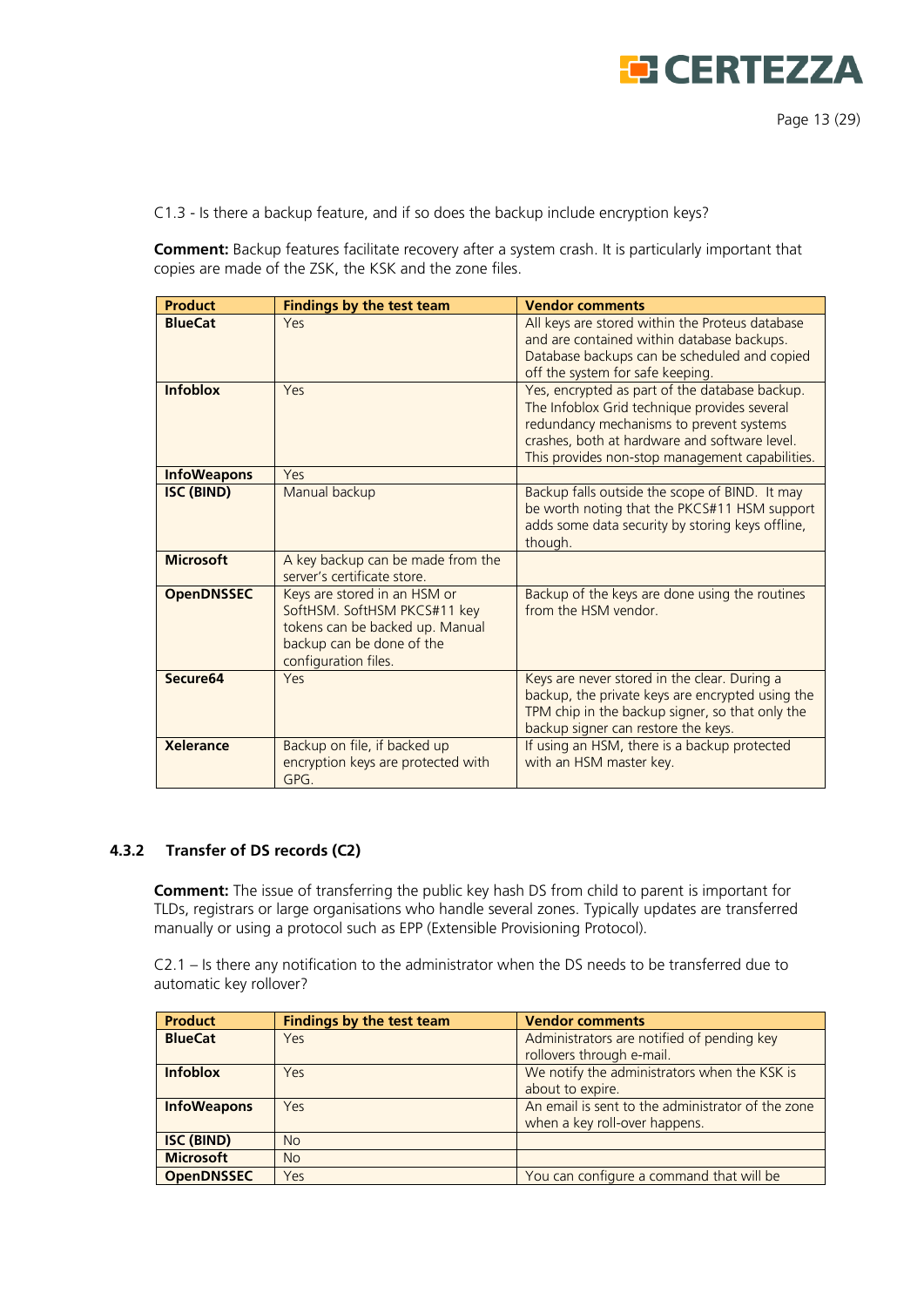

|                      |     | called whenever the DS RR-set needs to<br>updated. We provide two example programs<br>that will use EPP or e-mail.                                                                                              |
|----------------------|-----|-----------------------------------------------------------------------------------------------------------------------------------------------------------------------------------------------------------------|
| Secure <sub>64</sub> | Yes | Yes, via syslog. We would like to point out that<br>the rollover never finishes until the new DS is<br>published. The chain of trust will not be broken<br>even if the operator misses to upload the new<br>DS. |
| <b>Xelerance</b>     | Yes | Web GUI warning and e-mail notification.                                                                                                                                                                        |

# C2.2 – Is it possible to export the public key hash DS or the ZSK for manual transfer?

| <b>Product</b>       | <b>Findings by the test team</b>                                       | <b>Vendor comments</b>                                                                                                 |
|----------------------|------------------------------------------------------------------------|------------------------------------------------------------------------------------------------------------------------|
| <b>BlueCat</b>       | The ZSK can be manually exported or<br>sent by e-mail in DNSKEY format |                                                                                                                        |
| <b>Infoblox</b>      | Yes, either a DS hash or the ZSK can<br>be manually exported.          |                                                                                                                        |
| <b>InfoWeapons</b>   | The ZSK can be manually exported in<br>Base64 format.                  | Yes                                                                                                                    |
| <b>ISC (BIND)</b>    | Yes, both a DS record and the ZSK<br>can be manually exported.         |                                                                                                                        |
| <b>Microsoft</b>     | Yes the ZSK can be exported from<br>the certificate store.             |                                                                                                                        |
| <b>OpenDNSSEC</b>    | Yes, as a DNSKEY.                                                      | <b>DNSKEY or DS</b>                                                                                                    |
| Secure <sub>64</sub> | The DS records are placed in a special<br>text file.                   | The DS is generated in four different formats.<br>SHA1, SHA2, DNSKEY, and one large file with<br>SHA1/SHA2 per parent. |
| <b>Xelerance</b>     | Yes, the ZSK can be manually<br>exported.                              |                                                                                                                        |

# C2.3 – Which methods for transferring the public key hash DS are supported?

| <b>Product</b>       | <b>Findings by the test team</b>                                                | <b>Vendor comments</b>                                                                                                                                             |
|----------------------|---------------------------------------------------------------------------------|--------------------------------------------------------------------------------------------------------------------------------------------------------------------|
| <b>BlueCat</b>       | Manually or by e-mail, see C4.2.                                                |                                                                                                                                                                    |
| <b>Infoblox</b>      | Manually                                                                        | It is also possible to automate the transfers<br>trough the API.                                                                                                   |
| <b>InfoWeapons</b>   | Manually                                                                        | Transfer is done manually through out-of-band<br>channels. The child zone can automatically<br>detect if the DS in parent is updated, then<br>resume KSK rollover. |
| <b>ISC (BIND)</b>    | Manually                                                                        | Usually manual. Automatic in one case: when<br>parent and child zones are both hosted on the<br>same server.                                                       |
| <b>Microsoft</b>     | Manually                                                                        |                                                                                                                                                                    |
| <b>OpenDNSSEC</b>    | Manual export of the DNSKEY or<br>automatic transfer using for instance<br>EPP. |                                                                                                                                                                    |
| Secure <sub>64</sub> | Manually, see C4.2.                                                             | We are currently looking at the work the<br>industry is doing to standardize this transfer.                                                                        |
| <b>Xelerance</b>     | Manually                                                                        |                                                                                                                                                                    |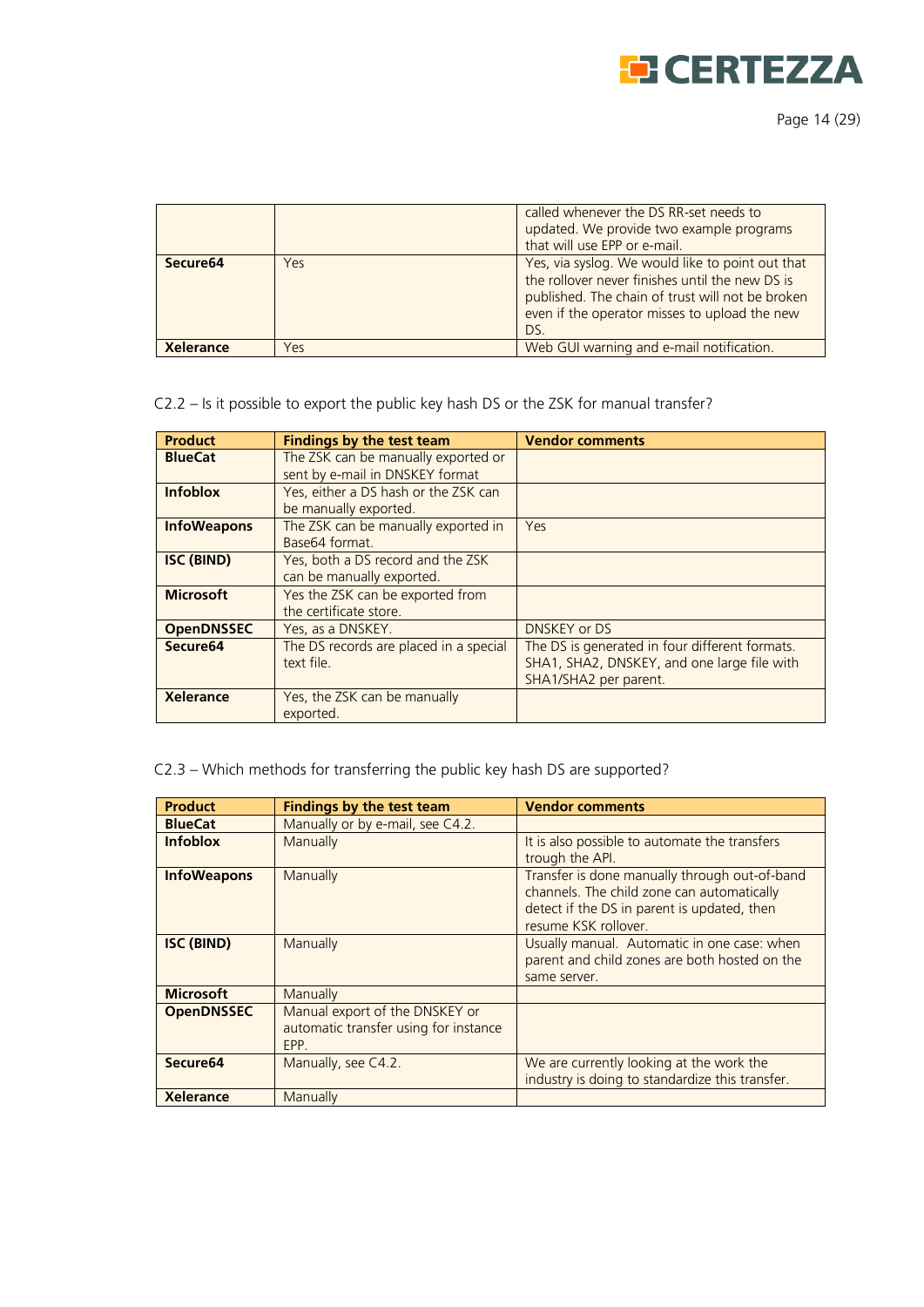

Page 15 (29)

#### <span id="page-14-0"></span>**4.3.3 Zone distribution (C3)**

C3.1 - Which types of incoming zone transfers/DNS changes are supported?

**Comment:** Support for incoming zone transfers is necessary to act as a signer-in-the-middle. For IPAM systems it can be useful to import initial zone data from other DNS servers using zone transfers.

| <b>Product</b>     | <b>File</b>    | <b>AXFR</b>                        | <b>IXFR</b>    | <b>Dynamic</b><br>updates* | <b>Vendor comments</b>                                                                                         |
|--------------------|----------------|------------------------------------|----------------|----------------------------|----------------------------------------------------------------------------------------------------------------|
| <b>BlueCat</b>     | <b>No</b>      | Yes                                | Yes            | Yes                        | Support for dynamic<br>signing is provided in<br>the product for DDNS<br>updates.                              |
| <b>Infoblox</b>    | N <sub>o</sub> | Yes                                | Yes            | <b>No</b>                  | Through the Data<br>Import Wizard several<br>file types are supported<br>including CSV, BIND and<br>MS format. |
| <b>InfoWeapons</b> | Yes            | <b>No</b>                          | <b>No</b>      | Yes                        |                                                                                                                |
| ISC (BIND)         | Yes            | Yes                                | Yes            | Yes                        |                                                                                                                |
| <b>Microsoft</b>   | Yes            | <b>No</b>                          | N <sub>o</sub> | <b>No</b>                  |                                                                                                                |
| <b>OpenDNSSEC</b>  | Yes            | Yes, through a<br>separate module. | <b>No</b>      | <b>No</b>                  |                                                                                                                |
| Secure64           | Yes            | Yes                                | Yes            | <b>No</b>                  |                                                                                                                |
| Xelerance          | No.            | Yes                                | Yes            | No.                        |                                                                                                                |

\*Dynamic updates of DNS data to DNSSEC signed zones requires dynamic signing of RRSIGs when the DNS data arrives.

C3.2 - Which types of outgoing zone transfers changes are supported?

**Comment:** Changes in the DNSSEC zone data must be distributed to for example secondary name servers and slaves.

| <b>Product</b>       | <b>File</b>                                      | <b>AXFR</b> | <b>IXFR</b> | <b>Vendor comments</b> |
|----------------------|--------------------------------------------------|-------------|-------------|------------------------|
| <b>BlueCat</b>       | Yes, by accessing the<br>appliance via SCP/SFTP. | Yes         | Yes         |                        |
| <b>Infoblox</b>      | Yes                                              | Yes         | Yes         |                        |
| <b>InfoWeapons</b>   | Yes                                              | Yes         | Yes         |                        |
| ISC (BIND)           | Yes                                              | Yes         | Yes         |                        |
| Microsoft            | See C5.1.                                        | Yes         | Yes         |                        |
| <b>OpenDNSSEC</b>    | Yes                                              | No          | No          |                        |
| Secure <sub>64</sub> | Yes                                              | Yes         | Yes         |                        |
| Xelerance            | Yes, via SCP or UI.                              | Yes         | Yes         |                        |

#### <span id="page-14-1"></span>**4.3.4 Interoperability support (C4)**

Are there any special interoperability features implemented?

| <b>Product</b> | Findings by the test team                                                                   | <b>Vendor comments</b>                                                                                                       |
|----------------|---------------------------------------------------------------------------------------------|------------------------------------------------------------------------------------------------------------------------------|
| <b>BlueCat</b> | Possible to use AD account for<br>authentication. Administration of<br>Windows DNS servers. | No management of DNSSEC enabled Windows<br>servers due to the fact that DNSSEC records in<br>Windows are manually generated. |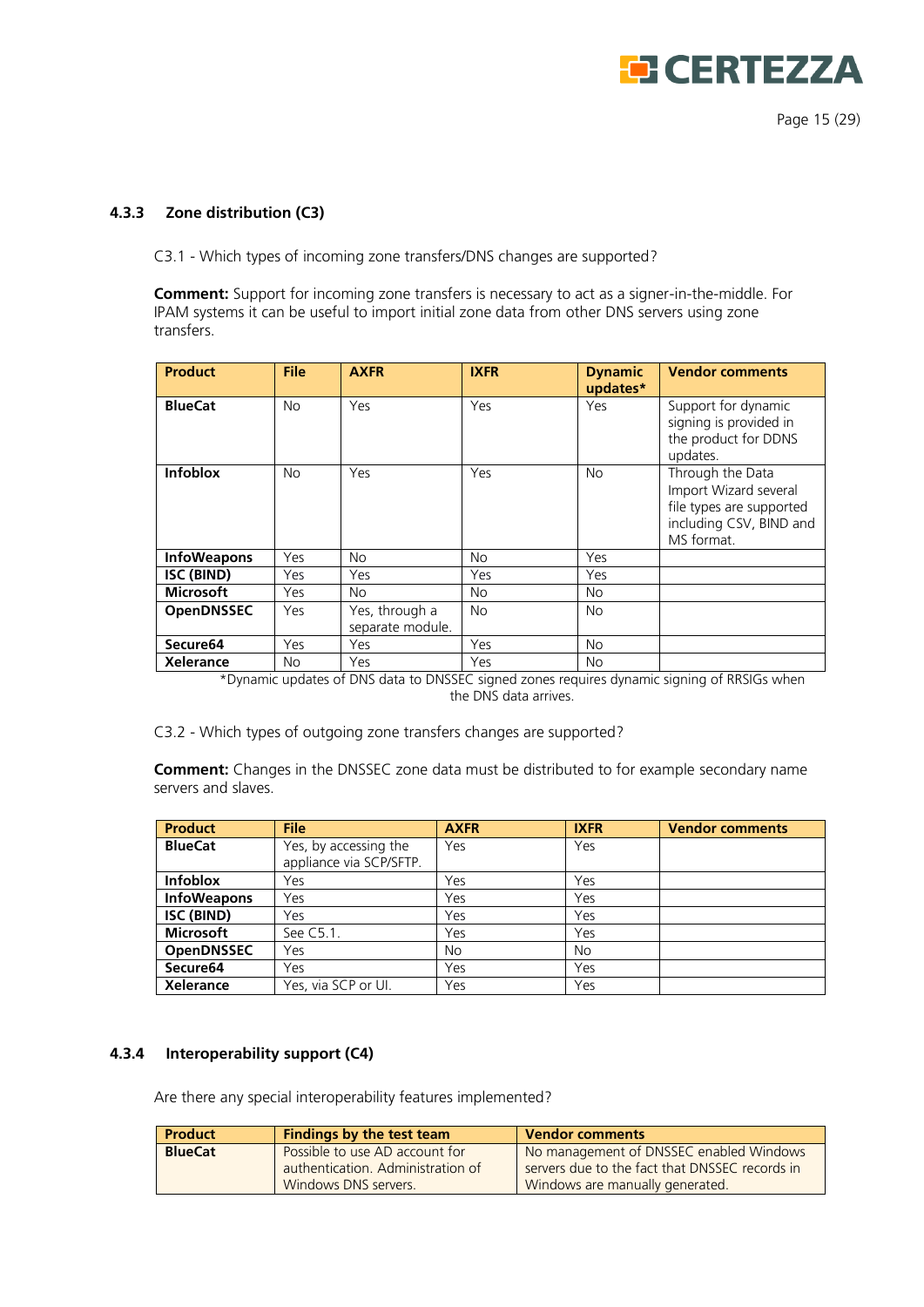

Page 16 (29)

| <b>Infoblox</b>      | Possible to use AD account for           |                                               |
|----------------------|------------------------------------------|-----------------------------------------------|
|                      | authentication.                          |                                               |
| <b>InfoWeapons</b>   | Possible to use AD account or            |                                               |
|                      | RADIUS server for authentication.        |                                               |
| <b>ISC (BIND)</b>    | PKCS#11 support for use of HSM key       |                                               |
|                      | storage.                                 |                                               |
| <b>Microsoft</b>     | No information                           | We will interoperate with other vendors that  |
|                      |                                          | follow the RFCs for the RFCs that we support. |
| <b>OpenDNSSEC</b>    | The system is modular and supports       |                                               |
|                      | the use of third party tools for several |                                               |
|                      | tasks, including PKCS#11 HSMs.           |                                               |
| Secure <sub>64</sub> | The signer interoperates with major      |                                               |
|                      | DNS server products and formats.         |                                               |
| <b>Xelerance</b>     | No information                           | DNSX interoperates with any system that       |
|                      |                                          | correctly implements the DNS/DNSSEC RFCs.     |

# <span id="page-15-0"></span>**4.4 Key management and signing (D)**

# <span id="page-15-1"></span>**4.4.1 Key integrity (D1)**

D1.1 - How are the keys stored and does the storage have a security classification?

**Comment:** To ensure confidentiality and integrity of the private zone keys it is important that they are stored securely, for example in an HSM.

| <b>Product</b>       | <b>Findings by the test team</b>                                                                                                            | <b>Vendor comments</b>                                                                                                                                                                                                        |
|----------------------|---------------------------------------------------------------------------------------------------------------------------------------------|-------------------------------------------------------------------------------------------------------------------------------------------------------------------------------------------------------------------------------|
| <b>BlueCat</b>       | No information                                                                                                                              | BlueCat is investigating HSMs for inclusion in<br>our appliance line. These cards will be FIPS 140-<br>2 compliant. The current method in which keys<br>are generated is with a FIPS 140-2 compliant<br>version of OpenSSL.   |
| <b>Infoblox</b>      | No information                                                                                                                              | It is stored in the signer's database.                                                                                                                                                                                        |
| <b>InfoWeapons</b>   | No information                                                                                                                              | The key pairs for DNSSEC are stored securely<br>(behind the firewall and encrypted) in the file<br>system inside the SolidDNS appliance. HSM<br>support is now under development and will be<br>available within Q4 2010.     |
| <b>ISC (BIND)</b>    | Keys are stored in a clear-text file by<br>default. The key files should either be<br>stored on an encrypted volume or<br>stored in an HSM. | Note that keys stored in an encrypted volume<br>will not be available for automatic signing.<br>Zones requiring the highest level of key security<br>should use an HSM, or else use offline rather<br>than automatic signing. |
| <b>Microsoft</b>     | The keys are stored as certificates in<br>Windows' certificate store.                                                                       | The keys can be stored in an HSM. We use<br>standard Windows certificates and CNG so any<br>HSM that is supported by Windows works.                                                                                           |
| <b>OpenDNSSEC</b>    | Hardware HSM with PKCS#11<br>interface or built in software<br>emulated HSM.                                                                | OpenDNSSEC uses PKCS#11. It is thus up to the<br>user to choose its preferred HSM vendor. We do<br>provide a software only HSM, called SoftHSM.                                                                               |
| Secure <sub>64</sub> | The cryptographic software module is<br>FIPS 140-2 certified. Private keys are<br>wrapped using keys on a TPM chip.                         | The private keys are wrapped using keys that are<br>stored in the onboard TPM chip as the root of<br>these encryption layers.                                                                                                 |
| <b>Xelerance</b>     | No information                                                                                                                              | DNSX supports an HSM which is FIPS 140-2<br>Level 3 certified. A copy of this certification is<br>available upon request.                                                                                                     |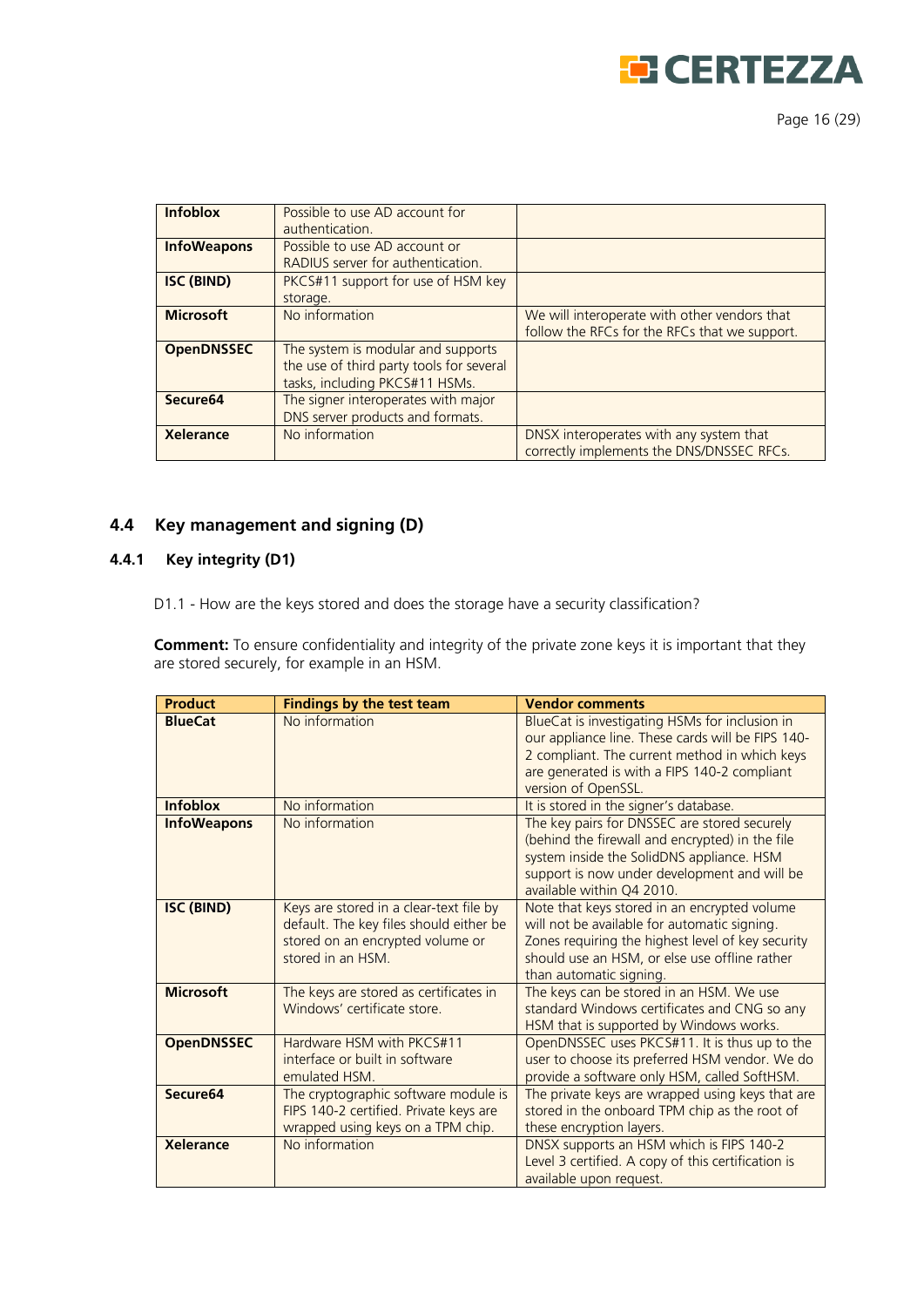

Page 17 (29)

#### <span id="page-16-0"></span>**4.4.2 Key export (D2)**

D2.1 - Can the private keys be exported, if so to which formats?

**Comment:** Organisations may need to export their private keys for a signed zone. Export is needed for backup reasons as well as for key import during migration to a new DNSSEC management tool.

| <b>Product</b>       | <b>Findings by the test team</b>                                         | <b>Vendor comments</b>                                                                                                                                          |
|----------------------|--------------------------------------------------------------------------|-----------------------------------------------------------------------------------------------------------------------------------------------------------------|
| <b>BlueCat</b>       | Only as part of system backup.                                           | Keys cannot be exported by themselves.<br>However, they are part of the database backup,<br>which allows private keys to be backed up for<br>security purposes. |
| <b>Infoblox</b>      | Yes, keys can be exported in a<br>proprietary format using the Perl API. |                                                                                                                                                                 |
| <b>InfoWeapons</b>   | Only to another SolidDNS appliance<br>through the backup feature.        | Schedule for release of DNSSEC key backup has<br>been moved to Q4 2010 due to other higher<br>priority feature requests from existing<br>customers.             |
| <b>ISC (BIND)</b>    | Yes for the clear-text file. Private-key-<br>format: $v1.3$ .            | Format v1.2 also supported for use by older<br>versions of BIND 9.                                                                                              |
| <b>Microsoft</b>     | Yes, keys can be exported in the<br>same way as certificates.            |                                                                                                                                                                 |
| <b>OpenDNSSEC</b>    | Keys can be exported from the<br>SoftHSM in PKCS#8 format.               |                                                                                                                                                                 |
| Secure <sub>64</sub> | Yes, but only to another Secure64<br>signer.                             |                                                                                                                                                                 |
| Xelerance            | Yes, encrypted with GPG in the<br>backup/export feature.                 | Or encrypted with the HSM Master key when an<br>HSM module is used.                                                                                             |

D2.2 - How are the exported private keys protected?

| <b>Product</b>       | <b>Findings by the test team</b>                        | <b>Vendor comments</b>                                                                                                                                                                                   |
|----------------------|---------------------------------------------------------|----------------------------------------------------------------------------------------------------------------------------------------------------------------------------------------------------------|
| <b>BlueCat</b>       | Not applicable, see D2.1.                               |                                                                                                                                                                                                          |
| <b>Infoblox</b>      | No information                                          | The keys are stored in a database which is<br>locked down and cannot be reached directly<br>from the CLI or through database queries. In the<br>backups the keys are encrypted.                          |
| <b>InfoWeapons</b>   | No information                                          | There is no direct way to gain access to the<br>private keys stored within the system from any<br>of the available management interfaces.                                                                |
| <b>ISC (BIND)</b>    | No protection. Should be stored on<br>encrypted device. |                                                                                                                                                                                                          |
| <b>Microsoft</b>     | Password protected pfx files.                           |                                                                                                                                                                                                          |
| <b>OpenDNSSEC</b>    | See D2.1.                                               |                                                                                                                                                                                                          |
| Secure <sub>64</sub> | Ordinary TPM to TPM key backup.                         | When keys are backed up to another Secure64<br>DNS Signer server, they are first encrypted using<br>another TPM-protected public key from the<br>backup server and then transmitted over the<br>network. |
| <b>Xelerance</b>     | See D2.1.                                               | For the HSM version, the export format is tied to<br>the HSM to quarantee only authorized HSM<br>cards can read an encrypted export.                                                                     |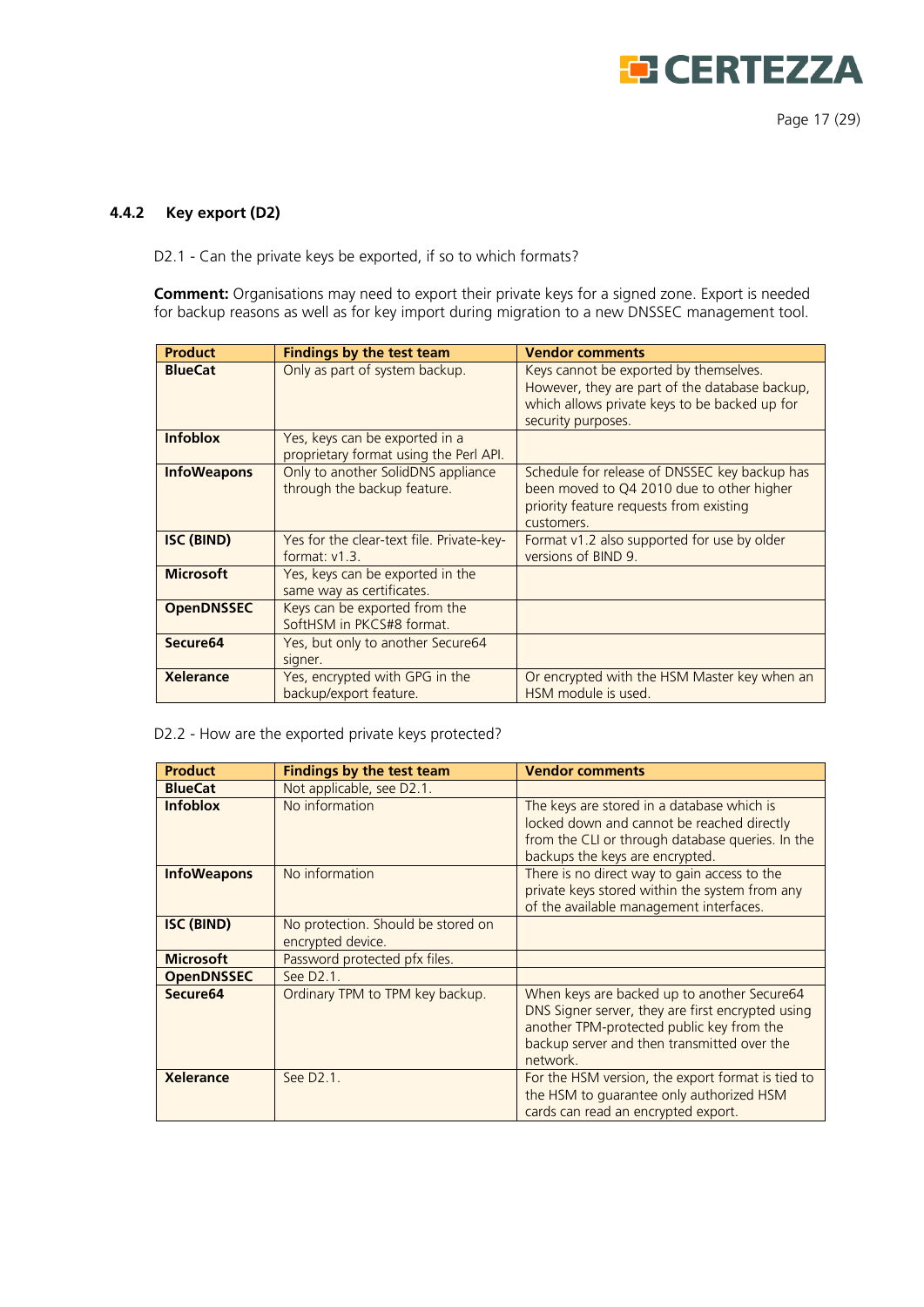

#### <span id="page-17-0"></span>**4.4.3 Key import (D3)**

D3.1 - Can keys be imported from another source, if so which formats are supported?

**Comment:** There are several reasons why the keys need to be recoverable. Two examples are recovery from backup and during migration from one DNSSEC product to another.

| <b>Product</b>       | <b>Findings by the test team</b>                                                   | <b>Vendor comments</b>                                                                                                                                                                                              |
|----------------------|------------------------------------------------------------------------------------|---------------------------------------------------------------------------------------------------------------------------------------------------------------------------------------------------------------------|
| <b>BlueCat</b>       | <b>No</b>                                                                          | Keys are automatically created by the Key Policy<br>manager within the BlueCat product.                                                                                                                             |
| <b>Infoblox</b>      | No information                                                                     | Yes, through a Perl API using a proprietary<br>format.                                                                                                                                                              |
| <b>InfoWeapons</b>   | Import of individual Base64 encoded<br>keys or from another SolidDNS<br>appliance. |                                                                                                                                                                                                                     |
| <b>ISC (BIND)</b>    | Yes, in BIND private-key-format v1.3.                                              | Format v1.2 can be imported as well, from older<br>versions of BIND.                                                                                                                                                |
| <b>Microsoft</b>     | It is possible to import keys stored in<br>pfx format.                             |                                                                                                                                                                                                                     |
| <b>OpenDNSSEC</b>    | Keys can be imported in PKCS#8<br>format.                                          | OpenDNSSEC also has a tool which can convert<br>BIND key files into PKCS#8 format.                                                                                                                                  |
| Secure <sub>64</sub> | Yes but only from another Secure64<br>signer.                                      | Keys can be recovered from another Secure64<br>DNS Signer. If a customer needs to migrate to<br>another DNSSEC product, there is a documented<br>key rollover procedure that can be utilized to<br>accomplish this. |
| <b>Xelerance</b>     | Keys encrypted with GPG can be<br>imported.                                        | For the HSM version, due to certification, only<br>keys that have never been decrypted outside the<br>HSM are allowed to be used while the HSM is in<br>FIPS compliance mode.                                       |

#### <span id="page-17-1"></span>**4.4.4 Zone signing (D4)**

D4.1 - Is it possible to use the same keys to sign several zones?

**Comment:** For some registrars and TLDs this is an important feature to achieve acceptable performance. Interestingly enough very few of the evaluated products currently support this function even though it is a hot topic when discussing DNSSEC deployment.

| <b>Product</b>       | <b>Findings by the test team</b>                                                  | <b>Vendor comments</b>                                                                                                            |
|----------------------|-----------------------------------------------------------------------------------|-----------------------------------------------------------------------------------------------------------------------------------|
| <b>BlueCat</b>       | <b>No</b>                                                                         | BlueCat's Key Policy manager handles the<br>creation and rollover of all keys. Individual key<br>pairs are created for each zone. |
| <b>Infoblox</b>      | No                                                                                |                                                                                                                                   |
| <b>InfoWeapons</b>   | No                                                                                |                                                                                                                                   |
| <b>ISC (BIND)</b>    | Yes, the keys are pre-generated and<br>chosen when signing the zone.              |                                                                                                                                   |
| <b>Microsoft</b>     | Yes                                                                               |                                                                                                                                   |
| <b>OpenDNSSEC</b>    | Beta support exists but definitive<br>support is scheduled for<br>OpenDNSSEC 1.2. |                                                                                                                                   |
| Secure <sub>64</sub> | <b>No</b>                                                                         |                                                                                                                                   |
| <b>Xelerance</b>     | <b>No</b>                                                                         |                                                                                                                                   |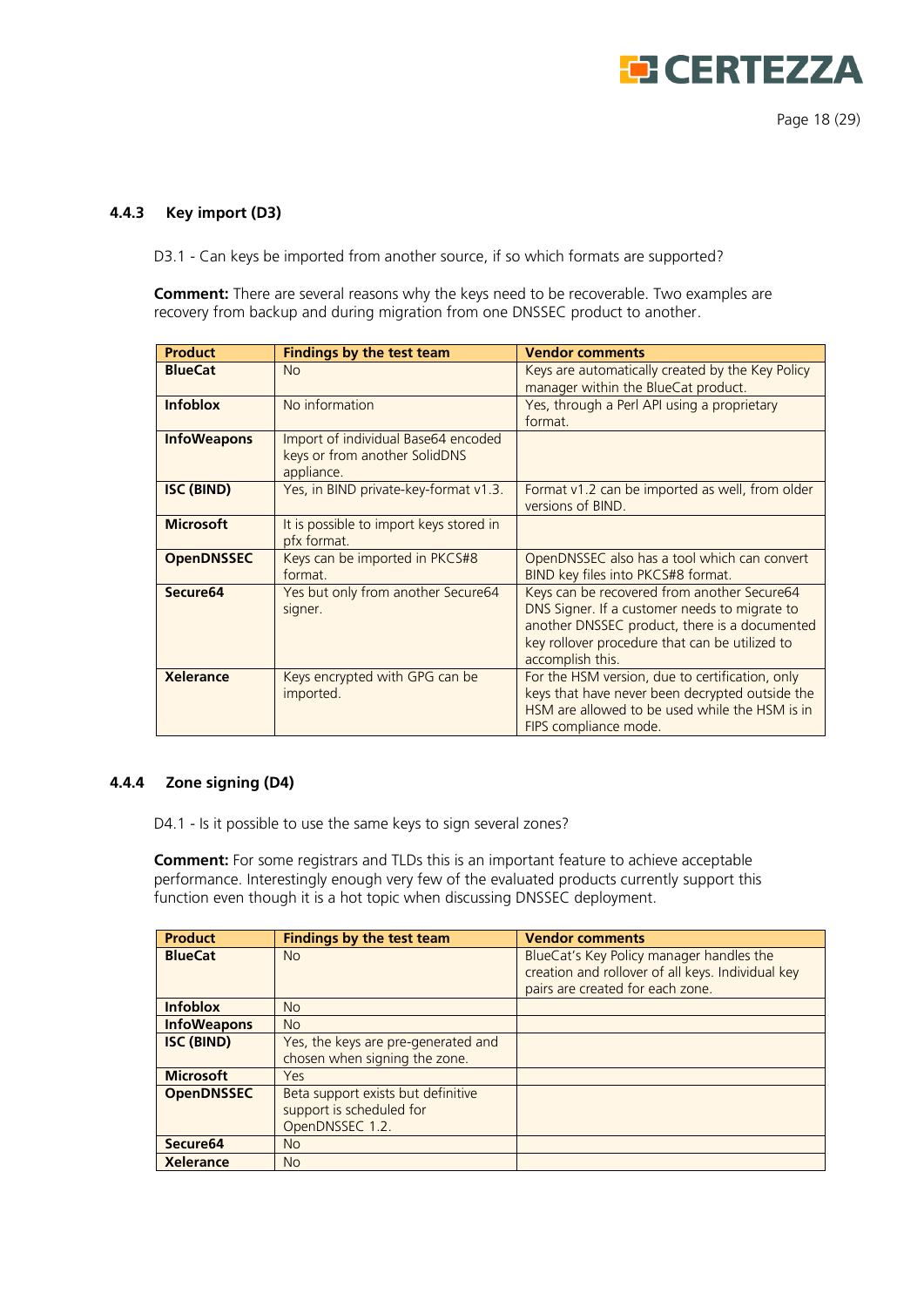

Page 19 (29)

D4.2 - Can keys be generated for several zones simultaneously?

**Comment:** In order to save time, it is important for large organisations with many domains that key generation and signing can be done for several zones simultaneously.

| <b>Product</b>       | Findings by the test team                                                                                     | <b>Vendor comments</b>                                                                                                                                                         |
|----------------------|---------------------------------------------------------------------------------------------------------------|--------------------------------------------------------------------------------------------------------------------------------------------------------------------------------|
| <b>BlueCat</b>       | Yes                                                                                                           | A policy can be linked to a DNS view which can<br>contain any number of zones, this will generate<br>keys for all zones within the view automatically<br>for the administrator |
| <b>Infoblox</b>      | Key creation for one zone at a time;<br>the keys are created when the zones<br>are signed for the first time. |                                                                                                                                                                                |
| <b>InfoWeapons</b>   | Key creation for one zone at a time;<br>the keys are created when the zones<br>are signed for the first time. | Restarting the DNS service forces simultaneous<br>key generation and zone signing for all zones<br>automatically.                                                              |
| <b>ISC (BIND)</b>    | Yes, via scripting.                                                                                           |                                                                                                                                                                                |
| <b>Microsoft</b>     | Yes, via scripting.                                                                                           |                                                                                                                                                                                |
| <b>OpenDNSSEC</b>    | Yes, via scripting.                                                                                           | Keys are normally generated on the fly. But you<br>can pre-generate keys using the CLI.                                                                                        |
| Secure <sub>64</sub> | Yes, keys can be pre-generated and<br>then used to sign several zones.                                        | The pre-generation of keys along with our<br>optimized crypto engine makes signing very fast.                                                                                  |
| Xelerance            | Yes, keys are generated automatically<br>when zones are imported to the<br>signer.                            | DNSX automatically generates the keys when<br>required. When zones are added in bulk, keys<br>are generated in bulk.                                                           |

D4.3 - How can the administrator monitor the zone signing process?

**Comment:** To assure the accessibility of the zone and increase the awareness by the zone administrator, it is important to be able to monitor the signing process.

| <b>Product</b>       | <b>Findings by the test team</b>                                                                                                                 | <b>Vendor comments</b>                                                                                                                                                                       |
|----------------------|--------------------------------------------------------------------------------------------------------------------------------------------------|----------------------------------------------------------------------------------------------------------------------------------------------------------------------------------------------|
| <b>BlueCat</b>       | Signing occurs automatically when an<br>unsigned zone is deployed.                                                                               | Bulk signing of zones occurs when a deployment<br>is made to an Adonis which has configured<br>DNSSEC zones. BlueCat is investigating the<br>scheduled signing of zones in a future release. |
| <b>Infoblox</b>      | Signing is done in the background<br>and progress is not presented.                                                                              |                                                                                                                                                                                              |
| <b>InfoWeapons</b>   | Signing is done in the background<br>and progress is not presented.                                                                              | The administrator can monitor progress by<br>viewing the system logs.                                                                                                                        |
| <b>ISC (BIND)</b>    | For manual signing it is up to the<br>administrator to set up monitoring.<br>For automatic signing monitoring can<br>be done via syslog or file. |                                                                                                                                                                                              |
| <b>Microsoft</b>     | The signing process is manual.                                                                                                                   |                                                                                                                                                                                              |
| <b>OpenDNSSEC</b>    | No live monitoring, signing<br>information is logged to syslog.                                                                                  |                                                                                                                                                                                              |
| Secure <sub>64</sub> | No live monitoring, signing status can<br>retrieved through 'show dnssec<br>status'.                                                             |                                                                                                                                                                                              |
| <b>Xelerance</b>     | Zones are signed automatically when<br>imported to the signer. No progress is<br>shown.                                                          |                                                                                                                                                                                              |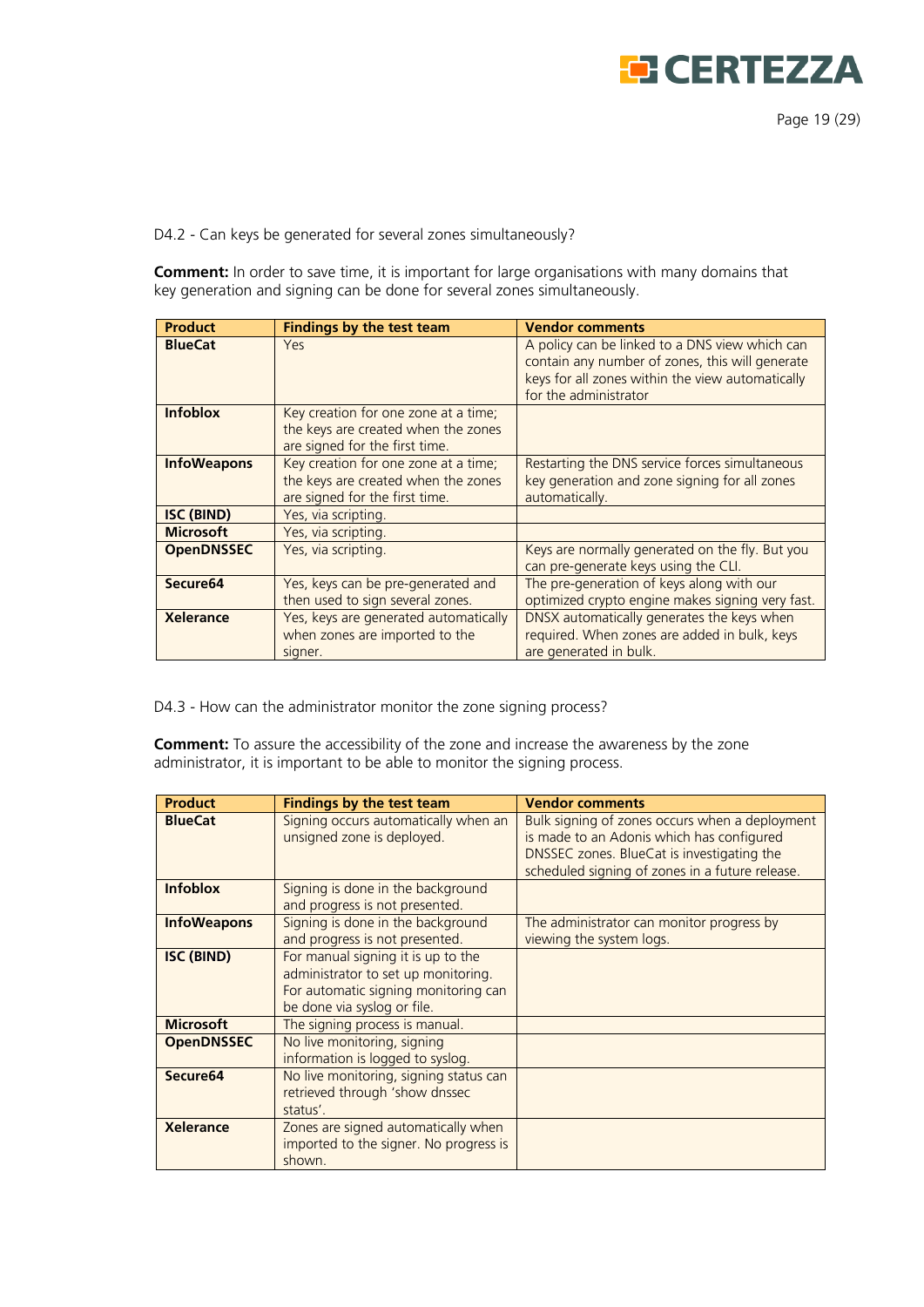

D4.4 - Can zone signing be distributed over time?

**Comment:** When several zones are signed on the same occasion, it is convenient if the signing process can be automatically spread over time in order to reduce the machine/processor load.

| <b>Product</b>       | <b>Findings by the test team</b>                                                                         | <b>Vendor comments</b>                                                                                                                                                                              |
|----------------------|----------------------------------------------------------------------------------------------------------|-----------------------------------------------------------------------------------------------------------------------------------------------------------------------------------------------------|
| <b>BlueCat</b>       | See answer in D4.2.                                                                                      |                                                                                                                                                                                                     |
| <b>Infoblox</b>      | No information                                                                                           | The zone is signed when the user so requests. It<br>is possible to multi-select zones for signing;<br>these would all be signed sequentially, but<br>without any other attempt to pace the signing. |
| <b>InfoWeapons</b>   | No                                                                                                       | The signing is done every time a reload or DNS<br>restart is done.                                                                                                                                  |
| <b>ISC (BIND)</b>    | No                                                                                                       | The auto-dnssec/signature maintenance features<br>of named automatically spread the process over<br>time. This can be configured with options in<br>named.conf.                                     |
| <b>Microsoft</b>     | The signing process is started<br>manually.                                                              |                                                                                                                                                                                                     |
| <b>OpenDNSSEC</b>    | No, zones are signed when they are<br>added to the configuration.                                        | The zone will be rescheduled for signing<br>according to the time when it was finished the<br>previous run. This will create a spreading effect.                                                    |
| Secure <sub>64</sub> | No, the signing process is done<br>automatically in the background<br>when enabled in the configuration. |                                                                                                                                                                                                     |
| <b>Xelerance</b>     | No, see D4.3.                                                                                            | Signing is skipped when load is high, leading to<br>distributed zone signing automatically.                                                                                                         |

#### <span id="page-19-0"></span>**4.4.5 SOA management (D5)**

D5.1 - How are the SOA serial numbers updated?

**Comment:** For zone file changes to take effect, the SOA serial numbers must be updated. There may be reasons to leave the SOA unchanged such as preventing updates from being propagated further.

| <b>Product</b>       | <b>Findings by the test team</b>                                                                                                                              | <b>Vendor comments</b>                                                 |
|----------------------|---------------------------------------------------------------------------------------------------------------------------------------------------------------|------------------------------------------------------------------------|
| <b>BlueCat</b>       | Optional                                                                                                                                                      |                                                                        |
| <b>Infoblox</b>      | As a counter.                                                                                                                                                 |                                                                        |
| <b>InfoWeapons</b>   | Counter or manual.                                                                                                                                            | The SOA is always incremented every time a<br>signed zone is reloaded. |
| <b>ISC (BIND)</b>    | Optional                                                                                                                                                      |                                                                        |
| <b>Microsoft</b>     | Manual                                                                                                                                                        |                                                                        |
| <b>OpenDNSSEC</b>    | Optional                                                                                                                                                      |                                                                        |
| Secure <sub>64</sub> | If the zone is managed by the<br>appliance, the SOA is handled<br>manually. If the appliance acts like a<br>"signer in the middle" the SOA is<br>incremented. |                                                                        |
| <b>Xelerance</b>     | Optional                                                                                                                                                      |                                                                        |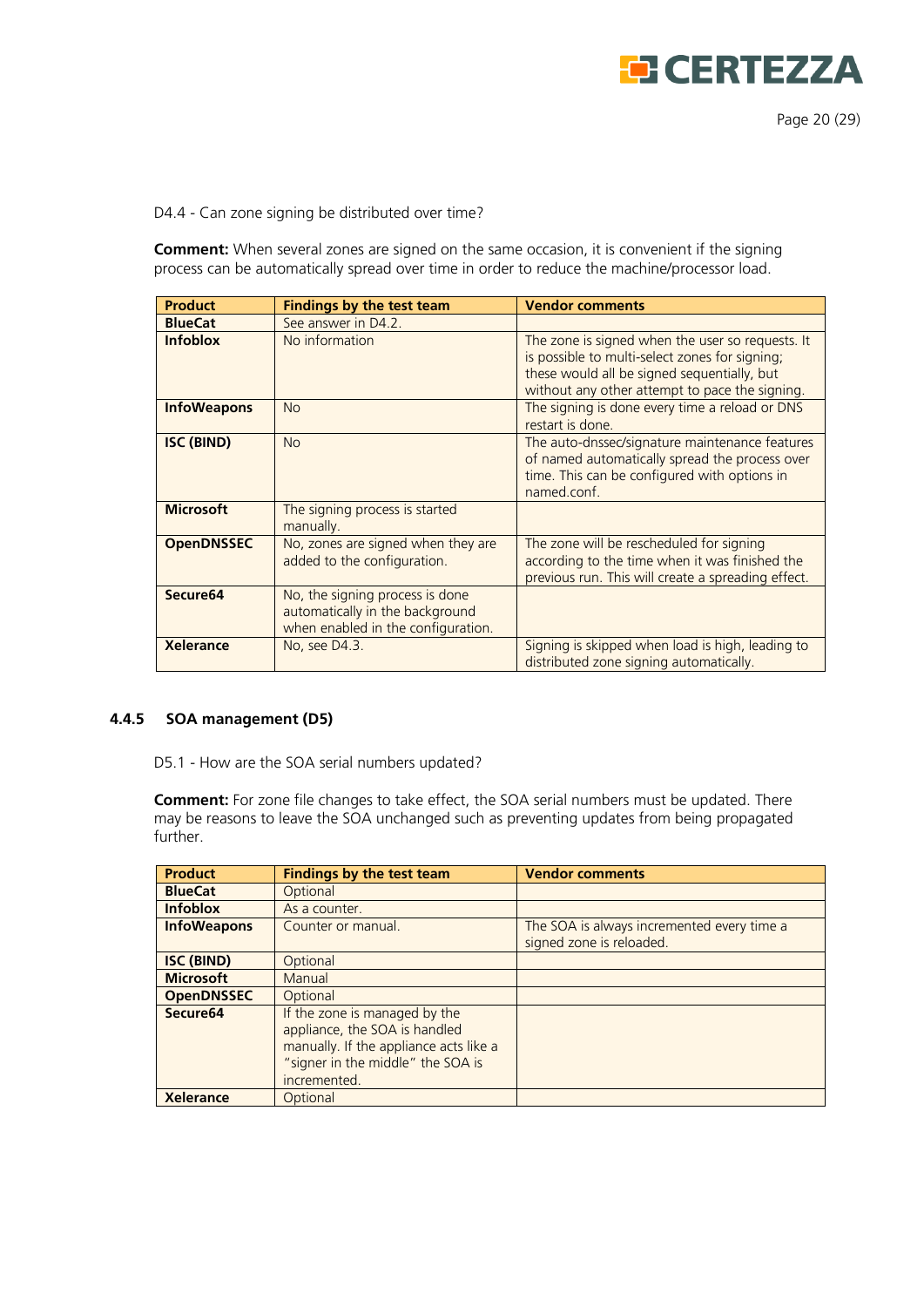

D5.2 - Which of the following serial number formats are supported; counter, Unix time, date and stay unchanged?

| <b>Product</b>       | <b>Findings by the test team</b>     | <b>Vendor comments</b>                       |
|----------------------|--------------------------------------|----------------------------------------------|
| <b>BlueCat</b>       | Counter, date or manual.             |                                              |
| <b>Infoblox</b>      | Only counter.                        |                                              |
| <b>InfoWeapons</b>   | Only counter.                        |                                              |
| <b>ISC (BIND)</b>    | Counter, Unix time and stay          |                                              |
|                      | unchanged.                           |                                              |
| <b>Microsoft</b>     | Manual                               |                                              |
| <b>OpenDNSSEC</b>    | Counter, date counter, Unix time and |                                              |
|                      | stay unchanged.                      |                                              |
| Secure <sub>64</sub> | Counter or manual.                   |                                              |
| <b>Xelerance</b>     | Counter or date.                     | YYYYMMDDXX if that is higher than the serial |
|                      |                                      | of the unsigned zone, otherwise counter.     |

#### <span id="page-20-0"></span>**4.4.6 NSEC3 (D6)**

D6.1 – Is NSEC3 opt-in and opt-out supported?

**Comment:** NSEC3 support is important for privacy issues since NSEC enables so called zone enumeration by which external entities can list all names in a zone. If using NSEC3 opt-out, only authoritative data and delegation records are signed.

| <b>Product</b>       | Findings by the test team   | <b>Vendor comments</b> |
|----------------------|-----------------------------|------------------------|
| <b>BlueCat</b>       | No, only NSEC3 opt-in       |                        |
| <b>Infoblox</b>      | Yes                         |                        |
| <b>InfoWeapons</b>   | Yes                         |                        |
| <b>ISC (BIND)</b>    | Yes                         |                        |
| <b>Microsoft</b>     | No, only NSEC is supported. |                        |
| <b>OpenDNSSEC</b>    | Yes                         |                        |
| Secure <sub>64</sub> | Yes                         |                        |
| <b>Xelerance</b>     | Yes                         |                        |

#### <span id="page-20-1"></span>**4.4.7 Signing algorithms (D7)**

D7.1 - Is it possible to configure which signing algorithm is used?

**Comment:** For security and compatibility reasons, it is important to be able to choose the signing and hashing algorithms.

| <b>Product</b>       | <b>Findings by the test team</b> | <b>Vendor comments</b> |
|----------------------|----------------------------------|------------------------|
| <b>BlueCat</b>       | Yes                              |                        |
| <b>Infoblox</b>      | Yes                              |                        |
| <b>InfoWeapons</b>   | Yes                              |                        |
| <b>ISC (BIND)</b>    | Yes                              |                        |
| <b>Microsoft</b>     | <b>No</b>                        |                        |
| <b>OpenDNSSEC</b>    | Yes                              |                        |
| Secure <sub>64</sub> | Yes                              |                        |
| <b>Xelerance</b>     | Yes                              |                        |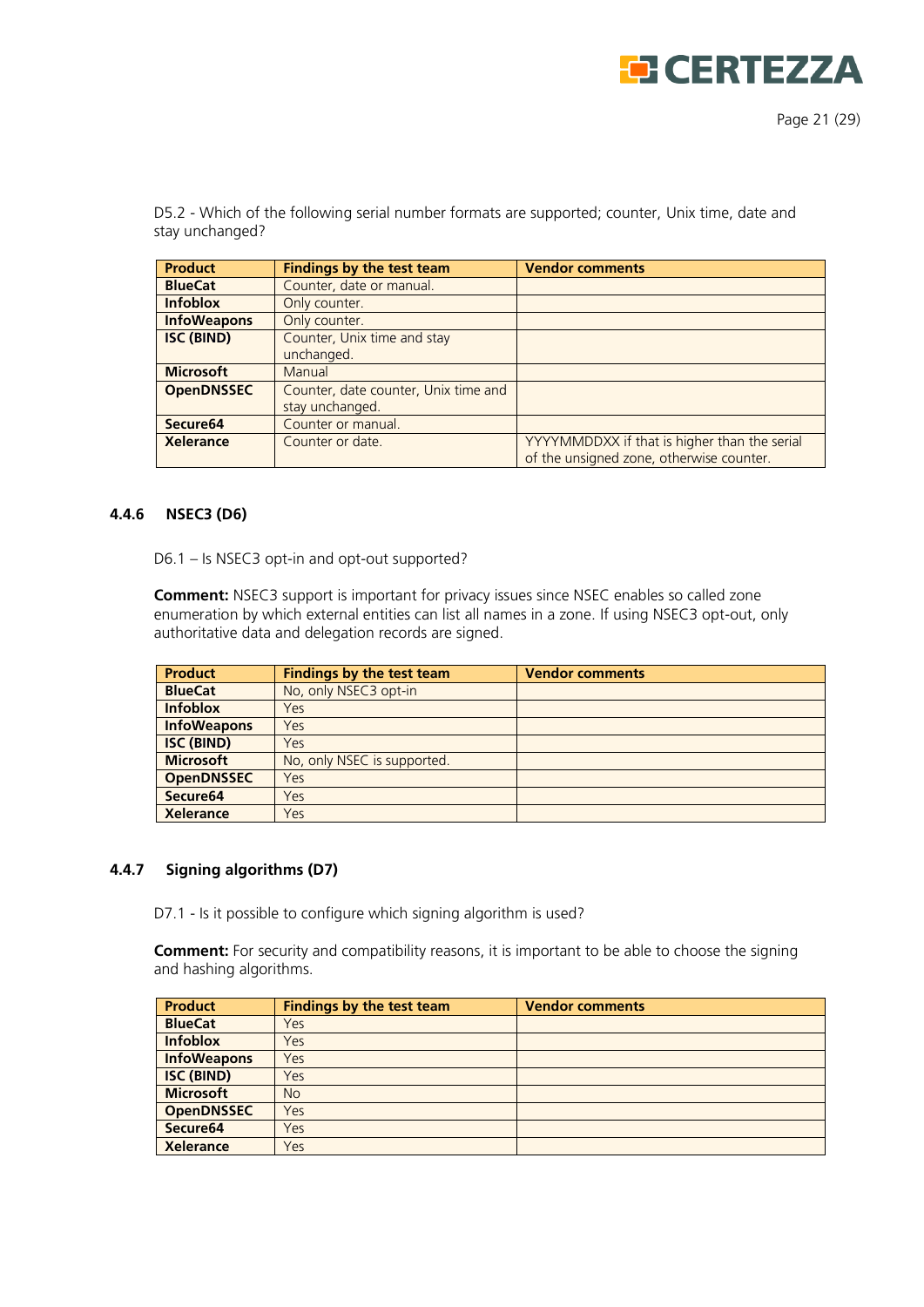

Page 22 (29)

| <b>Product</b>       | Findings by the test team* | <b>Vendor comments</b>                        |
|----------------------|----------------------------|-----------------------------------------------|
| <b>BlueCat</b>       | RSAMD5, RSASHA1(NSEC3),    |                                               |
|                      | DSA(NSEC3)                 |                                               |
| <b>Infoblox</b>      | RSASHA1(NSEC3), RSAMD5,    |                                               |
|                      | DSA(NSEC3)                 |                                               |
| <b>InfoWeapons</b>   | RSASHA1(NSEC3)             | DSASHA1NSEC3 is available as a software patch |
|                      |                            | update.                                       |
| <b>ISC (BIND)</b>    | RSAMD5, DSA(NSEC3),        |                                               |
|                      | RSASHA1/256/512(NSEC3)     |                                               |
| <b>Microsoft</b>     | RSASHA1                    |                                               |
| <b>OpenDNSSEC</b>    | RSASHA1/256/512(NSEC3)     |                                               |
| Secure <sub>64</sub> | RSASHA1(NSEC3)             |                                               |
| Xelerance            | RSASHA1(NSEC3)             | RSASHA256 will be supported by Q3 2010.       |
|                      |                            | GOST by Q4 2010                               |

#### D7.2 - Which signing algorithms are supported?

\*The notion (NSEC3) indicates NSEC3 support for the algorithm.

#### <span id="page-21-0"></span>**4.4.8 Key rollover (D8)**

D8.1 - Can the administrator monitor key rollovers?

**Comment**: To assure the accessibility of the zone and increase the awareness by the zone administrator, it is important that the key rollover for ZSK and KSK can be monitored.

| <b>Product</b>       | <b>Findings by the test team</b>                                                                                                                                 | <b>Vendor comments</b>                                                                                                                                                                                                                                                          |
|----------------------|------------------------------------------------------------------------------------------------------------------------------------------------------------------|---------------------------------------------------------------------------------------------------------------------------------------------------------------------------------------------------------------------------------------------------------------------------------|
| <b>BlueCat</b>       | ZSK and KSK rollovers are automatic.<br>or can be carried out in the GUI.                                                                                        |                                                                                                                                                                                                                                                                                 |
| <b>Infoblox</b>      | The ZSK rollover is automatic. The<br>KSK rollover is performed manually.<br>A notification is sent by e-mail and/or<br>SNMP when a KSK rollover is<br>imminent. |                                                                                                                                                                                                                                                                                 |
| <b>InfoWeapons</b>   | Rollovers for both the ZSK and KSK<br>are performed automatically.                                                                                               | Notification via e-mail is done during key<br>rollover                                                                                                                                                                                                                          |
| <b>ISC (BIND)</b>    | The ZSK rollover is automatic. BIND<br>9.7 currently does not fully support<br>automatic KSK rollovers. Notification<br>via log file or syslog.                  | Fully automatic KSK rollovers are not<br>recommended. They do work, but because of<br>the lack of automatic DS notification, built-in<br>delays to handle TTL timeouts, etc, it is generally<br>safer to roll KSKs manually. These features are<br>planned for future releases. |
| <b>Microsoft</b>     | It is a manual process.                                                                                                                                          |                                                                                                                                                                                                                                                                                 |
| <b>OpenDNSSEC</b>    | Key rollovers are done automatically<br>and logged using syslog.                                                                                                 | The CLI can show the expected key rollovers.                                                                                                                                                                                                                                    |
| Secure <sub>64</sub> | 'Show dnssec status' lists information<br>about the keys, including the next<br>rollover. Roll info is logged.                                                   | 'Show dnssec status' gives lists all information<br>about the key including next rollover. All roll info<br>is logged in syslog.                                                                                                                                                |
| <b>Xelerance</b>     | KSK and ZSK rollovers can either be<br>done automatically or manually.                                                                                           | KSK rollovers cannot be fully automated due to<br>the lack of a standard to communicate these to<br>a parent.                                                                                                                                                                   |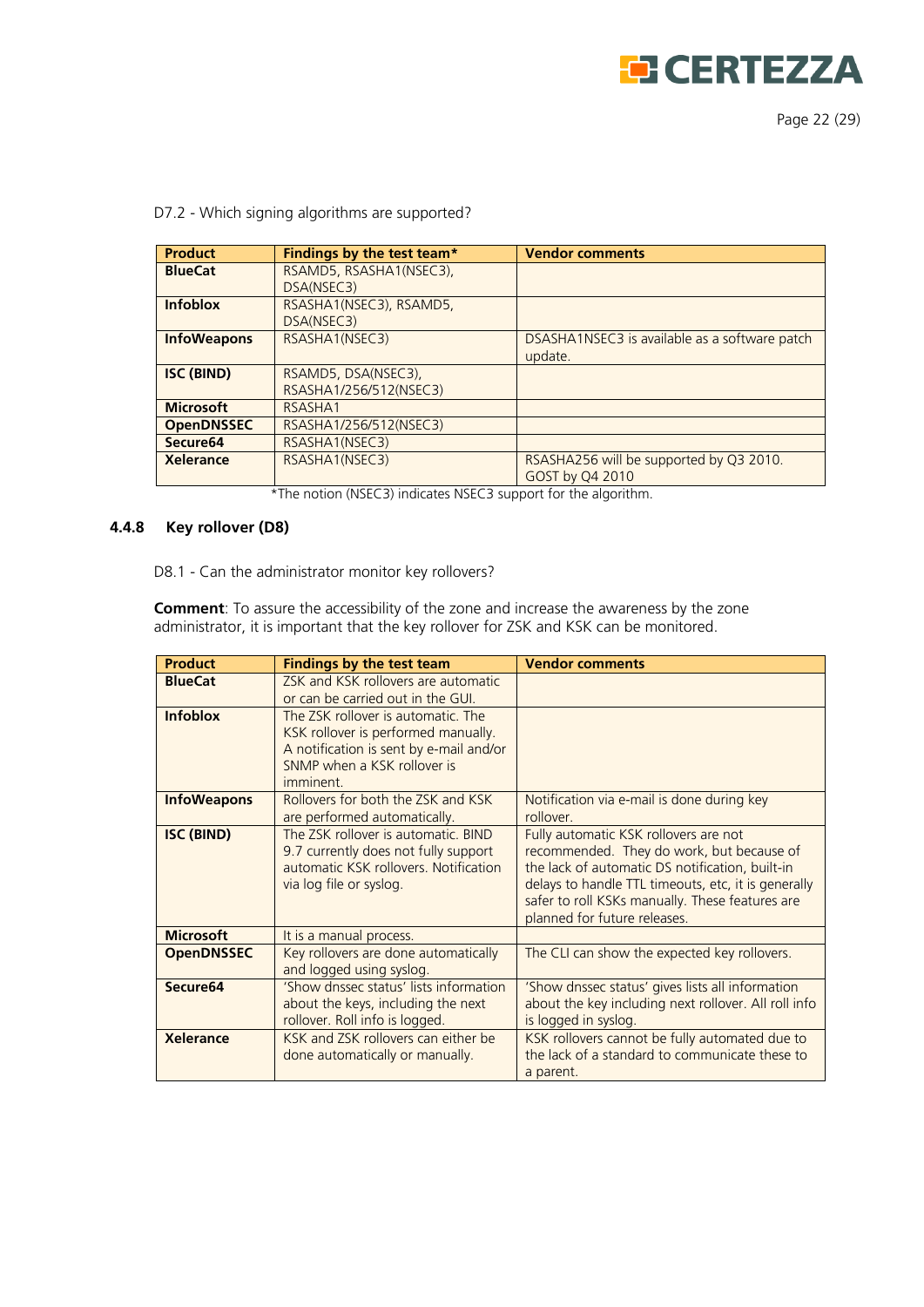

D8.2 - Can the keys in the zone file be pre- and post-published?

**Comment:** Allowing pre- and post-publishing of the keys in zone files facilitates a secure key rollover since it gives the possibility to use several concurrent zone keys.

| <b>Product</b>       | <b>Findings by the test team</b>                                                      | <b>Vendor comments</b>                                                                                                                                                                            |
|----------------------|---------------------------------------------------------------------------------------|---------------------------------------------------------------------------------------------------------------------------------------------------------------------------------------------------|
| <b>BlueCat</b>       | Pre-publish and the double signing<br>method is supported for the KSK and<br>the ZSK. |                                                                                                                                                                                                   |
| <b>Infoblox</b>      | The double signing method is used<br>for both the KSK and the ZSK.                    |                                                                                                                                                                                                   |
| <b>InfoWeapons</b>   | No information                                                                        | Yes, the zone file will contain pre-published and<br>current ZSKs. During ZSK rollover, once the ZSK<br>reaches its end of life, the zone will be resigned<br>with the KSK and pre-published ZSK. |
| <b>ISC (BIND)</b>    | Pre-publish is supported for the KSK<br>and the ZSK.                                  |                                                                                                                                                                                                   |
| <b>Microsoft</b>     | Support for double signing and pre-<br>publish methods.                               |                                                                                                                                                                                                   |
| <b>OpenDNSSEC</b>    | The ZSK is pre-published and the<br>double signature method is used for<br>the KSK.   |                                                                                                                                                                                                   |
| Secure <sub>64</sub> | The ZSK is pre-published and the<br>double signature method is used for<br>the KSK.   |                                                                                                                                                                                                   |
| <b>Xelerance</b>     | Pre-publish is supported for the KSK<br>and the ZSK.                                  | DNSX always performs pre- and post-publishing<br>of the keys.                                                                                                                                     |

D8.3 - Can the key rollover be distributed over time?

**Comment:** When several key rollovers are performed at the same time, it is useful to know if the rollover process can be automatically distributed over time to reduce the machine/processor load. If automated signing is supported it is always possible to let the life span vary in order to achieve spread out re-signing.

| <b>Product</b>       | <b>Findings by the test team</b> | <b>Vendor comments</b>                                                                                                                                                                                 |
|----------------------|----------------------------------|--------------------------------------------------------------------------------------------------------------------------------------------------------------------------------------------------------|
| <b>BlueCat</b>       | <b>No</b>                        |                                                                                                                                                                                                        |
| <b>Infoblox</b>      | No                               |                                                                                                                                                                                                        |
| <b>InfoWeapons</b>   | <b>No</b>                        |                                                                                                                                                                                                        |
| <b>ISC (BIND)</b>    | <b>No</b>                        | Key changes occur on schedule; zone resigning<br>will be spread over time. (See comments for<br>question D4.4.)                                                                                        |
| <b>Microsoft</b>     | Manual process                   |                                                                                                                                                                                                        |
| <b>OpenDNSSEC</b>    | <b>No</b>                        |                                                                                                                                                                                                        |
| Secure <sub>64</sub> | <b>No</b>                        |                                                                                                                                                                                                        |
| Xelerance            | No                               | DNSX performs the key rollover based on timer<br>settings that can be configured on a default or<br>per-domain setting. Load distribution will cause<br>further spreading of signing and rollover time |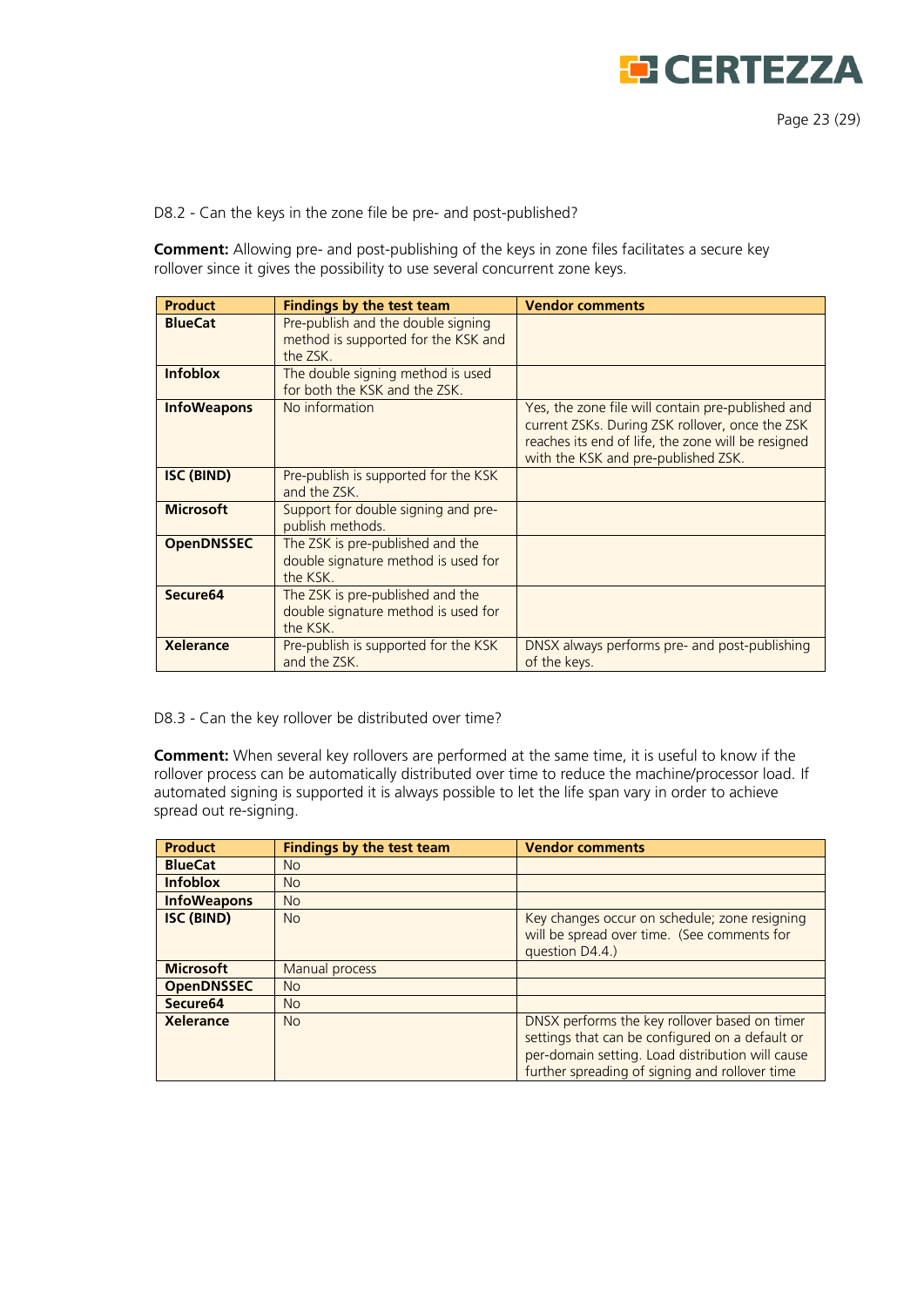

# <span id="page-23-0"></span>**4.5 Status and monitoring (E)**

#### <span id="page-23-1"></span>**4.5.1 Keys (E1)**

Is should be possible to retrieve key attributes such as time of creation and expiry date for the KSK and ZSK conveniently.

| <b>Product</b>       | <b>Findings by the test team</b>                                                                                | <b>Vendor comments</b>                                                                                                                                                                                      |
|----------------------|-----------------------------------------------------------------------------------------------------------------|-------------------------------------------------------------------------------------------------------------------------------------------------------------------------------------------------------------|
| <b>BlueCat</b>       | Yes, keys can be viewed per zone;<br>active/inactive status and expiry date.                                    | Proteus contains a report which can detail the<br>expiry and signing status of all zones within a<br>view.                                                                                                  |
| <b>Infoblox</b>      | The ZSK rollover is automatic. The<br>administrator is notified in the GUI<br>when a KSK rollover is necessary. |                                                                                                                                                                                                             |
| <b>InfoWeapons</b>   | <b>No</b>                                                                                                       | This feature will be available by Q4 2010.<br>Currently, the key expiry date is included in the<br>following email notifications:<br>- Pre-expiry KSK rollover notification.<br>- Expired KSK notification. |
| ISC (BIND)           | Yes, via the command dnssec-<br>settime.                                                                        |                                                                                                                                                                                                             |
| <b>Microsoft</b>     | Yes, the information is stored in the<br>certificates.                                                          |                                                                                                                                                                                                             |
| <b>OpenDNSSEC</b>    | It is possible to retrieve key status and<br>next scheduled rollover.                                           |                                                                                                                                                                                                             |
| Secure <sub>64</sub> | Yes                                                                                                             |                                                                                                                                                                                                             |
| <b>Xelerance</b>     | Some key attributes such as key age<br>is displayed.                                                            | DNSX shows the individual zone's (re)signing<br>statistics in the single domain view through its<br>web interface.                                                                                          |

## <span id="page-23-2"></span>**4.5.2 Signing (E2)**

Possibility to retrieve zone signing attributes. It is convenient to be able to view the zone's RRSIGs without doing a zone transfer.

| <b>Product</b>       | <b>Findings by the test team</b>        | <b>Vendor comments</b> |
|----------------------|-----------------------------------------|------------------------|
| <b>BlueCat</b>       | Keys can be viewed per zone but the     |                        |
|                      | RRSIGs are not available in the GUI.    |                        |
| <b>Infoblox</b>      | It is possible to view the RRSIGs for a |                        |
|                      | zone in the GUI.                        |                        |
| <b>InfoWeapons</b>   | RRSIGs can be viewed in the "config"    |                        |
|                      | file" tab of a zone.                    |                        |
| <b>ISC (BIND)</b>    | Only by looking at the zone file.       |                        |
| <b>Microsoft</b>     | N <sub>o</sub>                          |                        |
| <b>OpenDNSSEC</b>    | Only by looking at the zone file.       |                        |
| Secure <sub>64</sub> | No, it is not possible to view the      |                        |
|                      | RRSIGs directly in the GUI.             |                        |
| <b>Xelerance</b>     | It is possible to view the RRSIGs for a |                        |
|                      | zone in the GUI.                        |                        |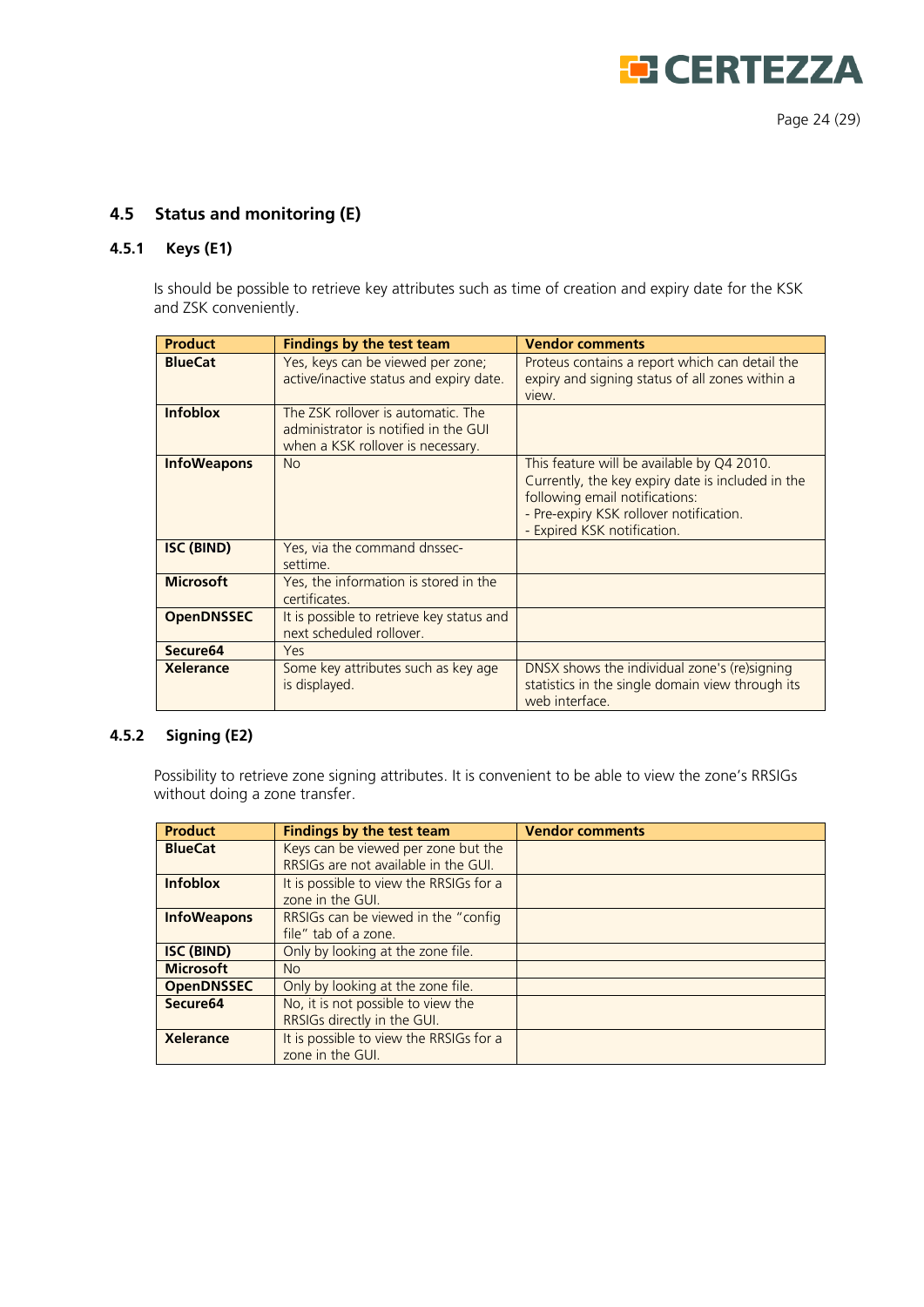

### <span id="page-24-0"></span>**4.5.3 Logging (E3)**

What information is logged and how is the log data presented to the administrator?

**Comment:** Comprehensive and easily accessible logs are important for auditing and troubleshooting. It is also important that an alarm is raised if critical errors occur.

| <b>Product</b>     | <b>Findings by the test team</b>                                                                                                            | <b>Vendor comments</b>                                                                                                                                                                         |
|--------------------|---------------------------------------------------------------------------------------------------------------------------------------------|------------------------------------------------------------------------------------------------------------------------------------------------------------------------------------------------|
| <b>BlueCat</b>     | No information                                                                                                                              | All events are logged to the Audit log within<br>Proteus, this includes key operations, configured<br>signing of zones and all user-initiated changes.<br>Protocol data is logged via syslog.  |
| <b>Infoblox</b>    | No information                                                                                                                              | The following events are logged:<br>Signing/unsigning, key generation, re-generation<br>of expired signatures and key rollovers.                                                               |
| <b>InfoWeapons</b> | No data regarding DNSSEC is logged<br>except that the key rollover daemon<br>runs periodically. The logs can be<br>sent to another machine. | The DNSSEC validation process is logged if<br>DNSSEC debug is enabled. Log data can be<br>viewed as an event in the System Log page.                                                           |
| <b>ISC (BIND)</b>  | There are many logging categories,<br>see user manual. Logs can be sent to<br>file or syslog.                                               |                                                                                                                                                                                                |
| <b>Microsoft</b>   | No information                                                                                                                              | The event viewer will log when signatures in a<br>zone are about to expire. No events related to<br>key generation or zone signing (other than<br>prompting for re-signing) are fired.         |
| <b>OpenDNSSEC</b>  | Most of the command line tools log<br>extensively to syslog.                                                                                |                                                                                                                                                                                                |
| Secure64           | Yes, relevant DNSSEC information is<br>logged in syslog.                                                                                    |                                                                                                                                                                                                |
| <b>Xelerance</b>   | No information                                                                                                                              | DNSX produced AUDIT logs for each key and<br>sign operation. Logs can be generated locally, or<br>send via syslog. The DNSX logging facility<br>complies with NIST Special Publication 800-92. |

#### <span id="page-24-1"></span>**4.5.4 Monitoring and alerts (E4)**

What actions are taken if key generation, signing, DNS server, or hardware fails? How will this interface with SNMP software?

| <b>Product</b>     | <b>Findings by the test team</b>                                | <b>Vendor comments</b>                                                                                                                                                                                                                                                                                                        |
|--------------------|-----------------------------------------------------------------|-------------------------------------------------------------------------------------------------------------------------------------------------------------------------------------------------------------------------------------------------------------------------------------------------------------------------------|
| <b>BlueCat</b>     | Errors can be reported via e-mail or<br>SNMP traps.             |                                                                                                                                                                                                                                                                                                                               |
| <b>Infoblox</b>    | SNMP support but not for DNSSEC.<br>Error reporting in the GUI. | Errors reported via GUI, Perl API, or syslog,<br>depending on how the faulting action was<br>initiated.                                                                                                                                                                                                                       |
| <b>InfoWeapons</b> | SNMP support for DNSSEC in debug<br>mode.                       | A notification in the web UI appears if key<br>generation, signing or DNS service fails. An<br>event will also appear in the System log file.<br>CPU, memory and basic DNS queries/failures<br>can be retrieved via SNMP. DNSSEC related<br>info/failures will also appear in the System log<br>file with debug mode enabled. |
| <b>ISC (BIND)</b>  | No SNMP support. Errors reported via<br>log file or syslog.     |                                                                                                                                                                                                                                                                                                                               |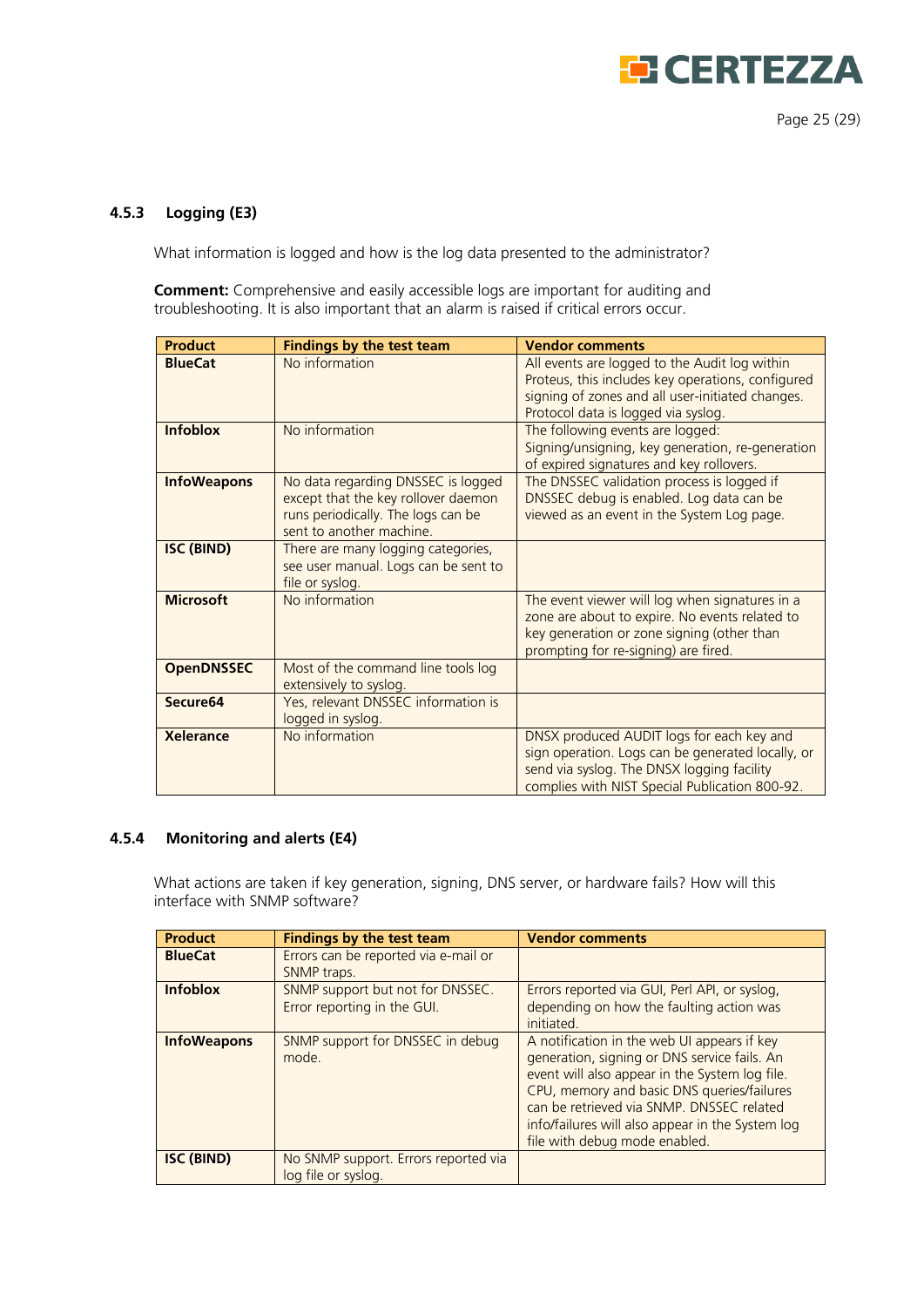

Page 26 (29)

| <b>Microsoft</b>     | No SNMP support.                                                                 |                                                                                                                                                                                              |
|----------------------|----------------------------------------------------------------------------------|----------------------------------------------------------------------------------------------------------------------------------------------------------------------------------------------|
| <b>OpenDNSSEC</b>    | Errors are logged but there is no<br>SNMP support.                               |                                                                                                                                                                                              |
| Secure <sub>64</sub> | None, the administrator have to run<br>manual commands or inspect the<br>syslog. |                                                                                                                                                                                              |
| <b>Xelerance</b>     | No SNMP support.                                                                 | It is recommended that a central logging facility<br>processes the DNSX syslog messages and uses<br>the existing alert facilities. DNSX can be<br>configured to send out e-mails for alerts. |

#### <span id="page-25-0"></span>**4.5.5 Overall usability (E5)**

Without aspiring to do a completely objective comparison the test team still thought it was meaningful to add some short subjective notes summarizing facts that did not fit into the formal review points. Note that the vendors have not been able to comment on this table.

| <b>Product</b>       | <b>Findings by the test team</b>                                                                                                                                                                                                                                                                                                                                                                           |
|----------------------|------------------------------------------------------------------------------------------------------------------------------------------------------------------------------------------------------------------------------------------------------------------------------------------------------------------------------------------------------------------------------------------------------------|
| <b>BlueCat</b>       | Full-fledged IPAM system. Relatively easy to get started with configuring DNSSEC on<br>existing BlueCat Adonis appliances managed by Proteus. No NSEC3 opt-out support<br>might be negative for TLDs and registrars.                                                                                                                                                                                       |
| <b>Infoblox</b>      | Another appliance based full-fledged IPAM system. All major DNSSEC functionality is<br>there and the UI is modern and intuitive.                                                                                                                                                                                                                                                                           |
| <b>InfoWeapons</b>   | InfoWeapons is mainly a DNS server but integrates with third party IPAM. The DNSSEC<br>functionality works as expected but the UI was relatively difficult to navigate. The<br>SolidDNS appliance is available as a virtual machine.                                                                                                                                                                       |
| <b>ISC (BIND)</b>    | All major DNSSEC features are implemented and BIND is actually used as a base in several<br>of the other support products. For administrators already using the BIND CLI for DNS<br>management there is no need to change for DNSSEC reasons. One drawback is that keys<br>are stored in clear-text by default so an HSM is typically required. Plus for ability to use<br>the same key for several zones. |
| <b>Microsoft</b>     | No DNSSEC policy management, the complete key management process is handled<br>manually via CLI. Integration into the DNS Server MMC UI would have been preferable.<br>No algorithm selection and no NSEC3 support. These factors combined make larger<br>deployments impractical. Plus for ability to use the same key for several zones.                                                                 |
| <b>OpenDNSSEC</b>    | OpenDNSSEC is a CLI-based thin DNSSEC signer and is the most light weight solution<br>reviewed. The SoftHSM feature comes in handy for smaller deployment scenarios.<br>Currently a third party name server is required for outgoing zone transfers. The<br>architecture is Linux like with opportunities to plug in third party tools or own scripts.                                                     |
| Secure <sub>64</sub> | Appliance based DNSSEC signer which can also work as a DNS server. All major DNSSEC<br>functionality is there. A web UI would have been nice to complement the CLI but a plus<br>for the security focus with a dedicated hardened OS and TPM key storage.                                                                                                                                                  |
| <b>Xelerance</b>     | Appliance based DNSSEC signer which implements the major DNSSEC functionality.<br>However the UI is non-intuitive and old fashioned which brings down the overall<br>impression.                                                                                                                                                                                                                           |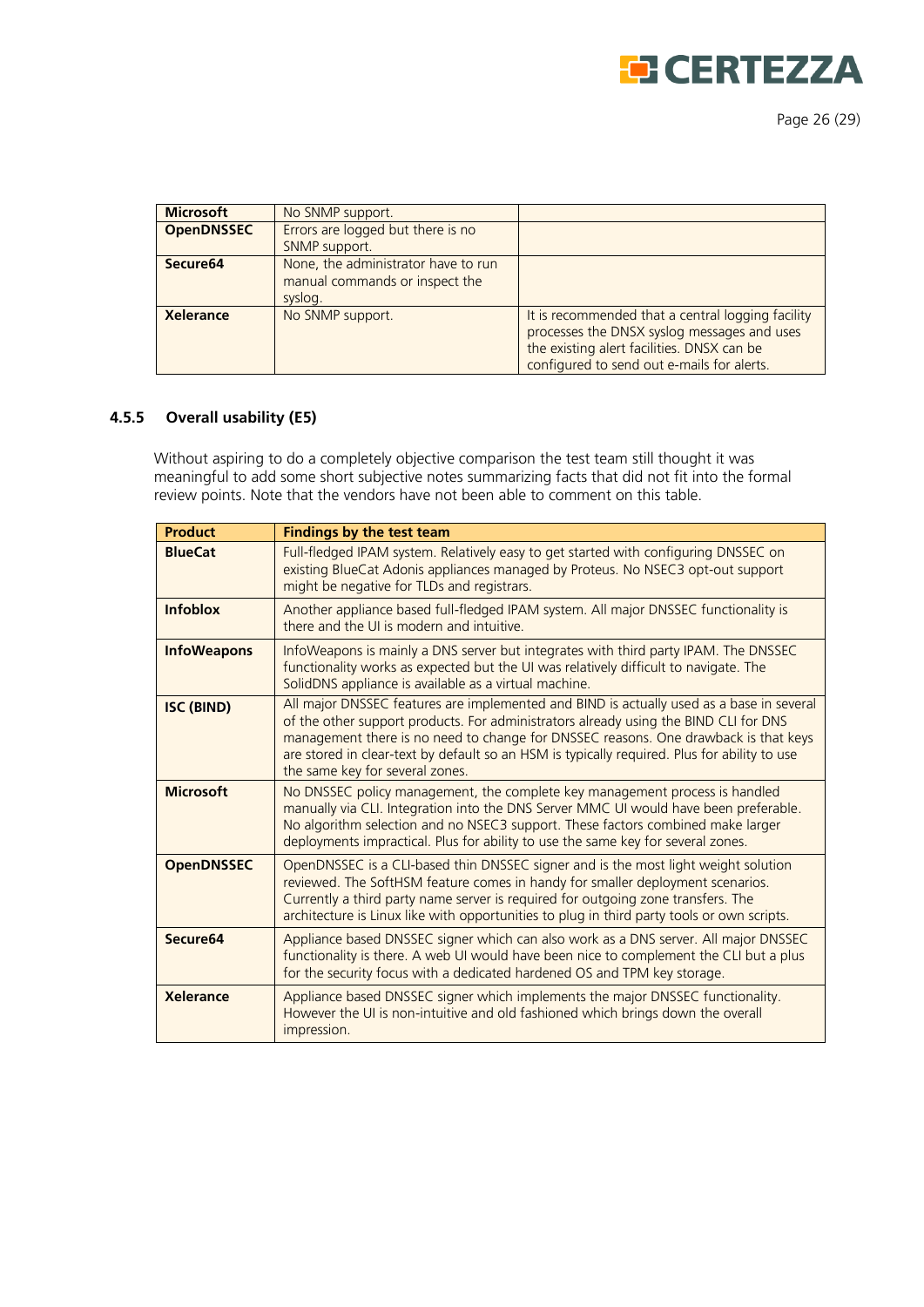

Page 27 (29)

# <span id="page-26-0"></span>**5 Key Findings**

## <span id="page-26-1"></span>**5.1 Summary**

The general standard of the reviewed products is good and there is a healthy diversion in system packaging, platform support and administration interfaces. With a reservation for performance (which we did not test as motivated in section 1.4) the management tools work as expected and we see no apparent obstacles for major deployment. Some desired functionality is still missing from several of the products, notably support for using the same key for several zones and nonproprietary key migration. However crucial functions seem to work well and the products facilitate DNSSEC management in an adequate way.

DNSSEC is a dynamic and emerging technology and so are the management tools. The products changes continuously and it will be interesting to follow the development especially with regards to interoperability, performance and ease of use in larger deployment scenarios.

## <span id="page-26-2"></span>**5.2 Suggested future work**

Our impression during the previous testing phase was that basic DNSSEC functionality was wellfunctioning but there were some areas such as key integrity, NSEC3 and UI that were being continuously improved. Now several of the products have matured somewhat and we do not believe that lack of adequate management tools is the biggest challenge for DNSSEC deployment today.

The upcoming challenge for DNSSEC now is to prove that it works smoothly for large deployments. Several categories of stakeholders have (rightfully) expressed concerns about adding additional complexity to the DNS system. It is important to address these questions and prove the sceptics wrong by carrying out successful DNSSEC deployments at TLDs and other major zones.

As for the development of management tools it will be interesting to see how the products will cope with the increased DNSSEC use following the signing of the root and continuous signing of TLDs. For example one problem we foresee (based on the test results and current DNSSEC deployment strategies) is that registrars for performance reasons might want to use the same key for several zones. This feature is currently only supported in three out of eight reviewed products.

There are other similar deployment issues that might be interesting to revisit when DNSSEC signing and validation has reached a larger install base. We recommend an updated review of DNSSEC management tools in perhaps twelve months time with focus on evaluating the ability to handle larger real life deployment scenarios.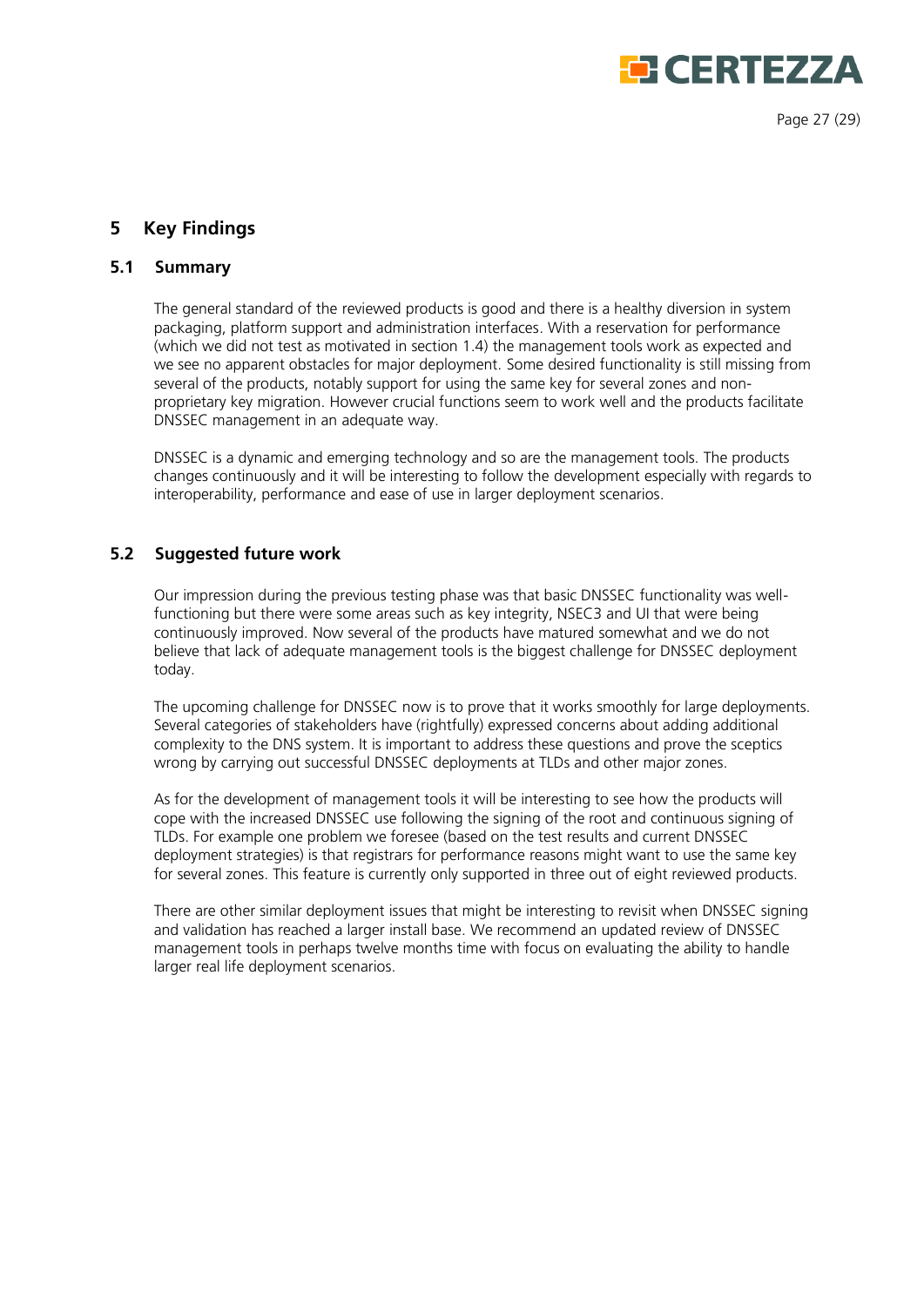

Page 28 (29 )

# <span id="page-27-0"></span>**6 Abbreviations**

| AD          | - Active Directory                        |
|-------------|-------------------------------------------|
| API         | - Application Programming Interface       |
| <b>BIND</b> | - Berkeley Internet Name Domain           |
| <b>CLI</b>  | - Command Line Interface                  |
| DHCP        | - Dynamic Host Configuration Protocol     |
| <b>DLV</b>  | - DNSSEC Look-aside Validation            |
| <b>DNS</b>  | - Domain Name System                      |
| DNSSEC      | - Domain Name System Security Extensions  |
| DS          | - Delegation Signer                       |
| <b>EPP</b>  | - Extensible Provisioning Protocol        |
| <b>FIPS</b> | - Federal Information Processing Standard |
| GUI         | - Graphical User Interface                |
| <b>HSM</b>  | - Hardware Security Module                |
| <b>IETF</b> | - Internet Engineering Task Force         |
| <b>IPAM</b> | - Internet Protocol Address Management    |
| <b>ISC</b>  | - Internet Systems Consortium             |
| JSON        | - JavaScript Object Notation              |
| <b>KSK</b>  | - Key Signing Key                         |
| <b>NSD</b>  | - Name Server Daemon                      |
| <b>NSEC</b> | - Next Secure                             |
| NSEC3       | - Next Secure 3                           |
| <b>PKCS</b> | - Public Key Cryptography Standard        |
| <b>RFC</b>  | - Request for Comment                     |
| <b>RNG</b>  | - Random Number Generator                 |
| RR          | - Resource Record                         |
| RRSIG       | - Resource Record Signature               |
| <b>SCP</b>  | - Secure Copy                             |
| SOA         | - Start of Authority                      |
| SSH         | - Secure Shell                            |
| SNMP        | - Simple Network Management Protocol      |
| ТA          | – Trust Anchor                            |
| TLD         | - Top Level Domain                        |
| <b>TPM</b>  | - Trusted Platform Module                 |
| <b>TTL</b>  | - Time to Live                            |
| UI          | - User Interface                          |
| ZSK         | - Zone Signing Key                        |